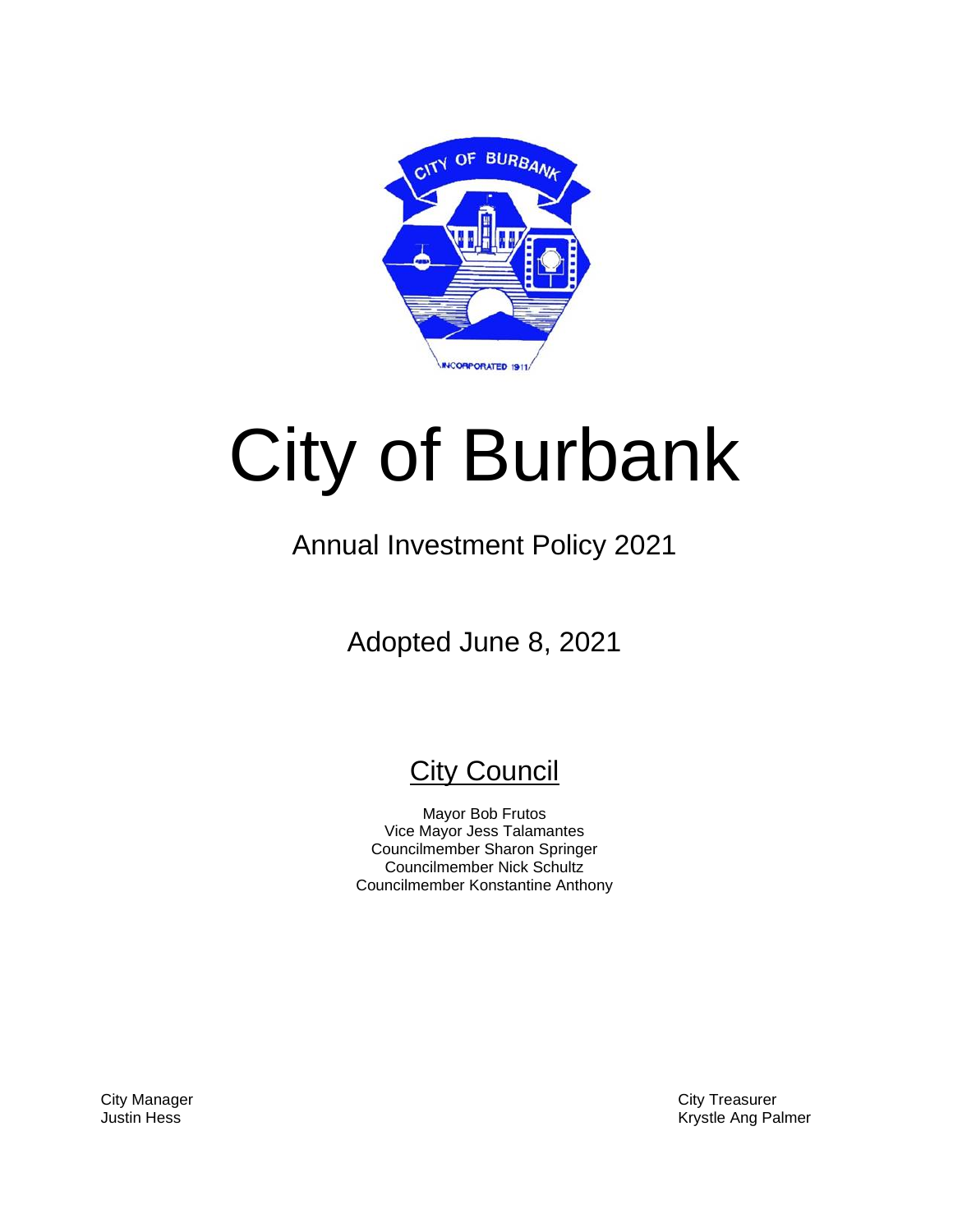## City of Burbank<br>Statement of Investment Policy 2021

# **Table of Contents**

| $\mathbf{L}$ |                                                                                     |  |  |  |
|--------------|-------------------------------------------------------------------------------------|--|--|--|
| $\Pi$ .      |                                                                                     |  |  |  |
| III.         |                                                                                     |  |  |  |
| IV.          |                                                                                     |  |  |  |
| V.           |                                                                                     |  |  |  |
| VL           |                                                                                     |  |  |  |
|              |                                                                                     |  |  |  |
|              |                                                                                     |  |  |  |
|              |                                                                                     |  |  |  |
|              |                                                                                     |  |  |  |
|              |                                                                                     |  |  |  |
|              |                                                                                     |  |  |  |
|              |                                                                                     |  |  |  |
|              |                                                                                     |  |  |  |
|              |                                                                                     |  |  |  |
|              |                                                                                     |  |  |  |
|              |                                                                                     |  |  |  |
|              |                                                                                     |  |  |  |
|              | EXHIBIT B: ALLOWABLE INVESTMENT INSTRUMENTS PER STATE GOVERNMENT CODE (AS OF        |  |  |  |
|              | EXHIBIT C:LIST OF QUALIFIED BROKERS FROM WHICH THE CITY MAY PURCHASE INVESTMENTS 18 |  |  |  |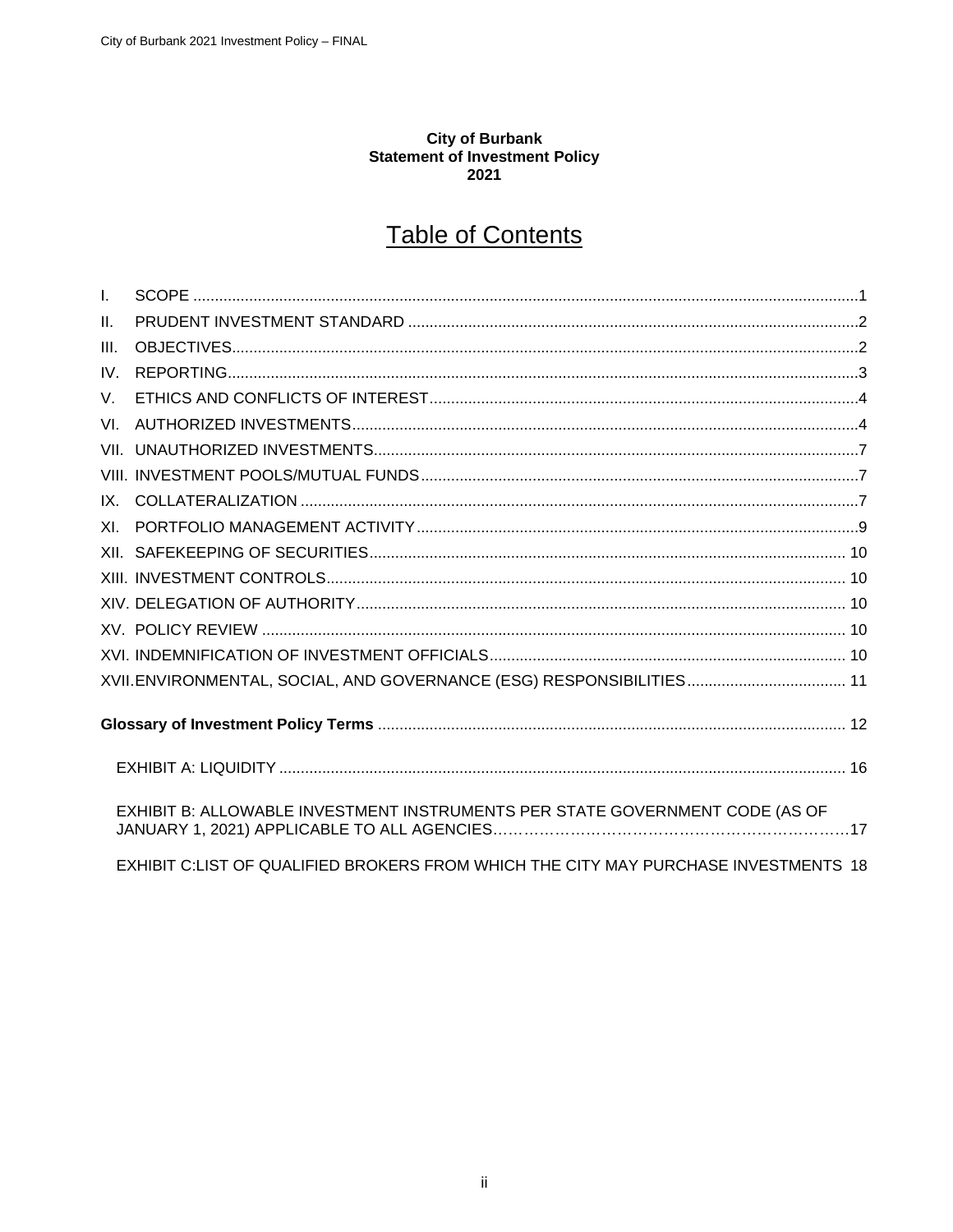#### **CITY OF BURBANK STATEMENT OF INVESTMENT POLICY 2021**

#### **INTRODUCTION**

This statement is intended to establish the policies for prudent investment of the City's funds, and to provide guidelines for suitable investments.

It is the policy of the City of Burbank to invest public funds not required for immediate day-to-day operations in safe and liquid investments that conform to all state statutes governing the investment of public funds.

The investment policies and practices of the City of Burbank are based upon Federal, State and local law, and prudent money management. The primary goals of these policies are:

- 1. To assure compliance with all Federal, State and local laws governing the investment of monies under the control of the City Treasurer.
- 2. To maintain the principal value of assets entrusted to this office and provide adequate liquidity to meet operating expenditures.
- 3. Within constraints of safety and liquidity, the City's investment funds will be managed in a prudent fashion, which will generate an appropriate rate of return based on market conditions and within the parameters of this Statement of Investment Policy and the guidelines for suitable investments.

#### <span id="page-2-0"></span>I. **SCOPE**

In accordance with the City of Burbank Charter Section 13 and subsequent ordinance, the City Treasurer is authorized to invest the City's funds in accordance with California Government Section 53600 et seq. This policy applies to the investment of all funds, excluding the investment of debt funds and employees' retirement funds, which are outside the scope of this policy. The investment of debt proceeds and retirement funds shall be governed by the relevant documents.

All monies entrusted to the City Treasurer can be pooled in a diversified portfolio unless specifically exempted. Investments made on a pooled basis may include investments of the City and its component units, which include the City of Burbank, the Parking Authority, the Youth Endowment Services Fund (YES), the Public Financing Authority, and the Housing Authority. The funds attributed to the Successor Agency for the Redevelopment Agency are being held in separate accounts and are not being pooled. The City's Comprehensive Annual Financial Report identifies the fund types incorporated under the City's investment pool as follows:

- General Fund
- Special Revenue Funds
- Capital Project Funds
- **Enterprise Funds**
- Internal Service Funds
- Fiduciary-Agency Funds
- Any new funds created by the City Council, unless specifically exempted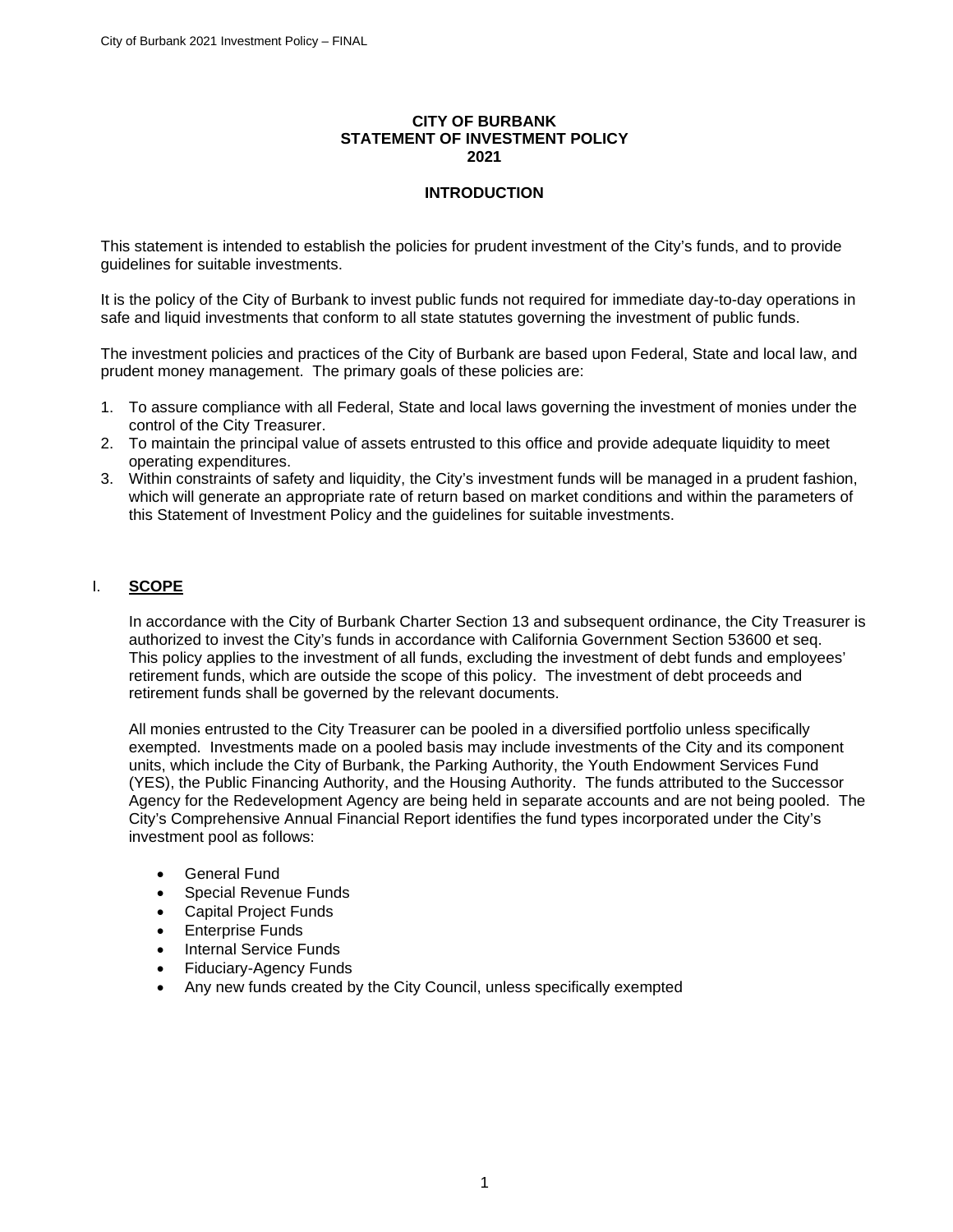#### <span id="page-3-0"></span>II. **PRUDENT INVESTMENT STANDARD**

Management of the City's investments is governed by the Prudent Investor Standard as set forth in California Government Code Section 53600.3:

> "…all governing bodies of local agencies or persons authorized to make investment decisions on behalf of those local agencies investing public funds pursuant to this chapter are trustees and therefore fiduciaries subject to the prudent investor standard."

When investing, reinvesting, purchasing, acquiring, exchanging, selling or managing public funds, a trustee shall act with care, skill, prudence and diligence under the circumstances then prevailing, including, but not limited to, the general economic conditions and the anticipated needs of the City, that a prudent person in a like capacity and familiarity with those matters would use in the conduct of funds of a like character and with like aims, to safeguard the principal and to meet the liquidity needs of the City. Within the limitations of this section and considering individual investments as part of an overall strategy, the City Treasurer is authorized to acquire investments as authorized by law.

All participants in the investment process shall act responsibly as custodians of the public trust. The Treasurer and City Staff shall recognize the investment portfolio is subject to public review and evaluation. The overall program shall be designed and managed with a degree of professionalism that is worthy of the public trust.

#### <span id="page-3-1"></span>III. **OBJECTIVES**

#### A. **Safety of Principal**

Safety of Principal is the foremost objective in the management of City investment funds. The overriding objective with any investment security transaction is to ensure that there is no loss of principal, especially a loss resulting from the default of an issuer or security. In addition, security transactions will be conducted to ensure that City funds, or investments, are not at risk from brokerdealer default. At the same time it is understood that there may be fluctuations in the value of the City's investments because of changes in interest rates. Nonetheless City funds will be managed in such a fashion that adverse changes in value due to interest rate or market changes are minimized. Overall, the City will seek to preserve principal by avoiding credit risk and minimizing market risk.

- 1. Credit Risk. Credit risk is defined as the risk of loss of some or all of the invested principal and/or interest because of the failure or default of an issuer or security. City funds shall be managed so that credit risk is minimized. One method of minimizing this type of risk is to adhere to California State Statutes and by diversifying the Pool so that the failure of any one issuer would not unduly impair the overall value of the City's funds.
- 2. Market Risk. Market price volatility shall be controlled through maturity diversification, as well as ensuring that adequate liquidity is available to meet cash flow requirements, thereby precluding the need to sell instruments at a market loss.

#### B. **Liquidity**

The City's funds represent an important source of cash for the City's day-to-day operations. The investment of the City's funds will be structured in such a way that they provide regular, periodic cash flow from maturing securities and coupon payments. In addition, it is also important that the investment of the City's funds be undertaken so that a substantial portion of any securities purchased incorporates a high degree of secondary market liquidity. This is intended to be a "secondary" source of liquidity in the event there is an unusual need for cash. In such a situation, a security with good secondary liquidity can be sold immediately and with minimal loss, even under adverse circumstances. In managing City funds for cash flow needs, it is generally not the intention to liquidate a security prior to maturity in order to meet expected cash flow needs.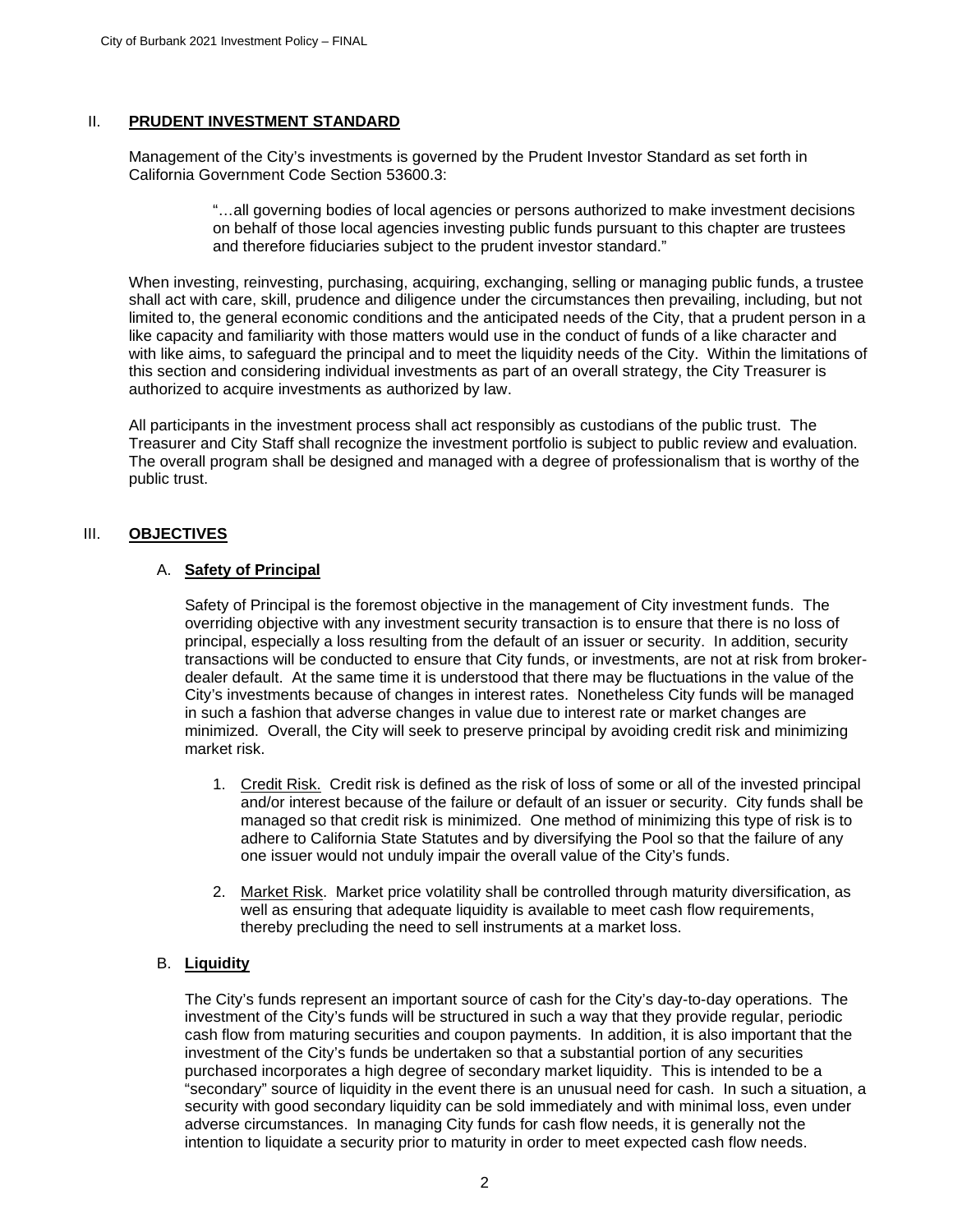However, it is important that when exceptional conditions require, and there are unexpected cash flow demands, a security sale can be done quickly.

Current liquidity is defined here as all investments maturing within one year and real estate taxes due from the county in April and December. The liquidity needed monthly has been calculated as 8 weeks of annual appropriations less purchased power (see Exhibit A). The Treasurer's investment advisory committees will monitor the liquidity at their semi-annual meetings.

To the extent possible, investments will be made so that maturities are compatible with cash flow requirements.

#### C. **Maturity**

Maturities of investments will be selected based on cash flow requirements. Current and expected yield curve analysis will be monitored, and the portfolio will be invested accordingly. Investments will have a maximum remaining maturity of only the limitations imposed by government statute or five (5) years from purchase, whichever is shorter. The weighted average maturity (or duration) of the pooled portfolio shall reflect the liquidity needs and risk profile that the Treasurer deems appropriate. The Treasurer may state the current portfolio target maturity in the Investment Guidelines that accompany this Investment Policy.

#### D. **Diversification**

The City's investment pool will be diversified to avoid incurring unreasonable and avoidable risks. The investments will be diversified by security type, maturities of those investments, and institutions in which those investments are made.

#### E. **Performance/Yield**

Investment return or yield becomes a consideration only after the basic requirements of investment safety and liquidity have been met. The City's pool shall be designed to attain a competitive yield or rate of return. Periodically the portfolio yield will be compared to the twelve-month moving average of the two-year Constant Maturity Treasury Index (CMT).

### <span id="page-4-0"></span>IV. **REPORTING**

#### A. **Investment Advisory Committees**

The City Treasurer shall have an independent investment advisory committee. The appointees to the Treasurer's Oversight Review Committee (TORC) shall exhibit, through a combination of experience and education, sufficient knowledge of Investment Instruments as to provide contributory advice to the meetings of the TORC.

The TORC shall meet at least semi-annually to review the status of the investment pool and to discuss investment portfolio management strategy. The intended purpose of the TORC is to serve in an advisory capacity to the City Treasurer. Serving in this advisory capacity, the TORC will serve an oversight role to the function of City Treasurer portfolio management, ensuring that the investment decisions of the City Treasurer are made in compliance with established investment policy guidelines.

Also, the Fiscal & Treasurer's Review Group (F&TRG), which consists of the Financial Services Director, Assistant City Manager, Chief Financial Officer, BWP and the two council liaisons to the Treasurer's office, will also meet at least semi-annually to review the portfolio report that will be presented to City Council.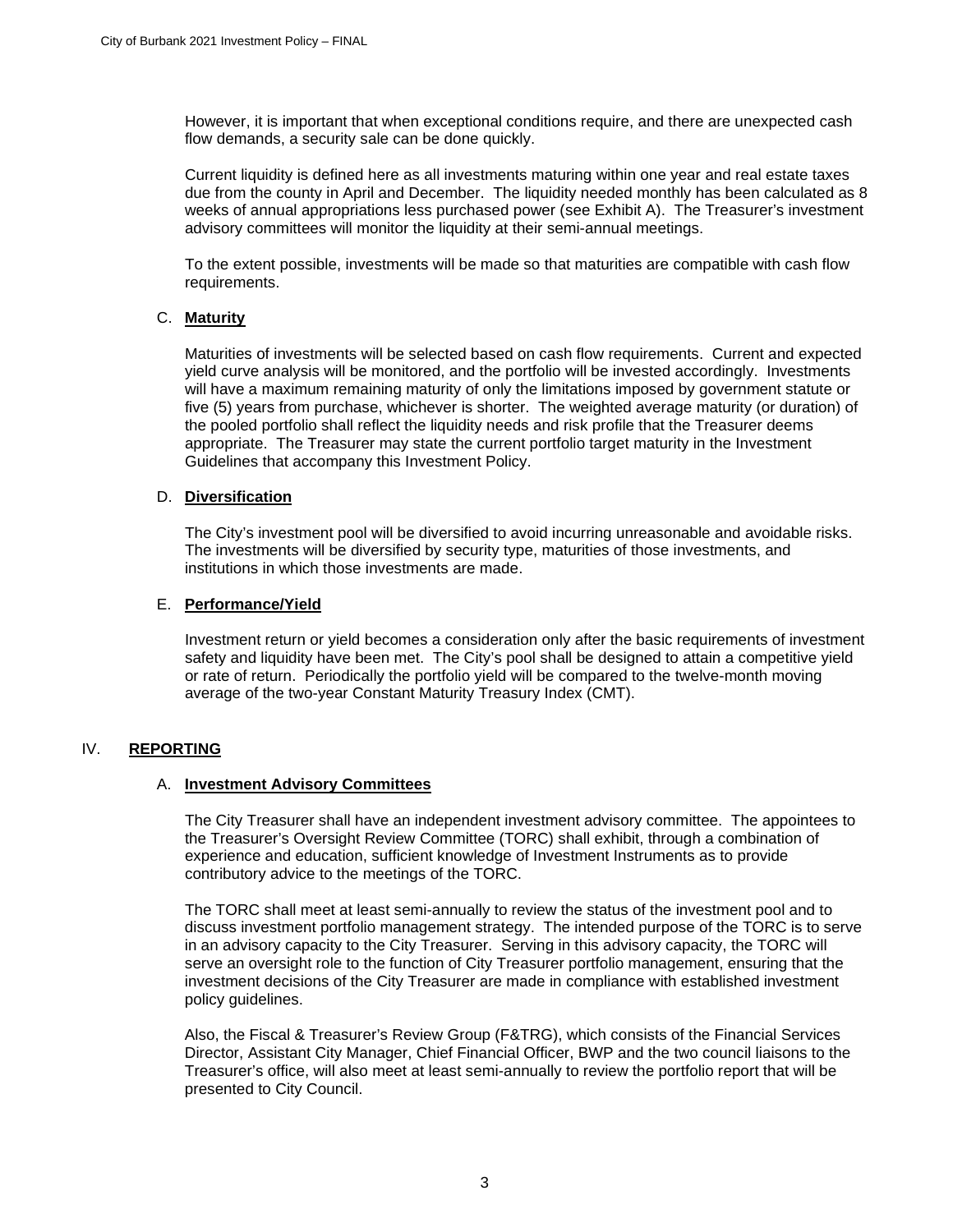#### B. **Monthly and Semi-Annual Reporting**

The City Treasurer shall continue to submit a monthly report to the Mayor, the Council liaisons to the Treasurer's office, the City Manager, the TORC, and the F&TRG.

This report will list each investment by type, description, rating, par value, issuing entity, coupon, maturity, book yield, market price, market yield, market value, book value, and any unrealized gain or loss. The report will also contain information about any changes in the credit standing of securities, issuers or guarantors of City funds. This requires the City Treasurer to monitor the credit standing of each security. For depository funds, the report will list each deposit by amount (par), the financial institution where funds are deposited, the maturity, the rate and the degree of collateralization.

For funds, including LAIF, the report will list the name of the fund, type of fund, the amount invested (par), the coupon and/or yield, the average maturity, rating and where appropriate, issuer/manager of the fund.

The report will contain totals or weighted averages where appropriate for each of the categories listed and any other data required by the City Council.

The City Treasurer shall make semi-annual presentations to the Treasurer's Oversight Review Committee (TORC), the Fiscal & Treasurer's Review Group (F&TRG), and to the City Council analyzing the portfolio and investment market trends.

#### <span id="page-5-0"></span>V. **ETHICS AND CONFLICTS OF INTEREST**

All participants in the City's investment process shall seek to act responsibly as custodians of the public trust. The City Treasurer, or when appropriate the Financial Services Director, if the City Treasurer is absent, shall avoid any transaction that might impair public confidence in the City's ability to govern and manage the investment of public funds in an effective manner. The City Treasurer, or other official charged with the responsibility of making investment decisions, shall have no vested interest in any investment being made involving public funds of the City, and shall gain no financial benefit from such investment decisions. Employees and investment officials shall disclose to the City Manager any material financial interest that could be related to the performance of the City's investment policy annually or as necessary.

#### <span id="page-5-1"></span>VI. **AUTHORIZED INVESTMENTS**

The City shall not enter into any investment transaction that might impair public confidence in the Burbank City government. The City is governed by the California Government Code, Sections 53600 et seq. The maximums refer to the maximum allowable percentage of the City's investment funds, which can be invested in each category. Generally, investments will stay well within these maximums.

#### A. United States Treasury Obligations **Maximum of 100%** and the Maximum of 100%

United States Treasury Bills, Notes and Bonds, or those for which have an explicit guarantee of the full faith and credit of the United States for payment of principal and interest. This investment is both safe and liquid. There is no percentage limitation of the pool that can be invested in this category, but there are maturity limitations.

#### B. **U.S. Agencies and/or GSE Obligations Maximum of 90%**

Government National Mortgage Association (GNMA), the Federal Farm Credit Bank System (FFCB), the Federal Home Loan Bank Board (FHLB), the Federal Home Loan Mortgage Corporation (FHLMC), the Federal Agricultural Mortgage Corporation (FAMCA), and the Federal National Mortgage Association (FNMA) and those insured by the Federal Housing Administration (FHA). At present the credit standing of GSEs is an implied guarantee on the part of the U.S.

#### 4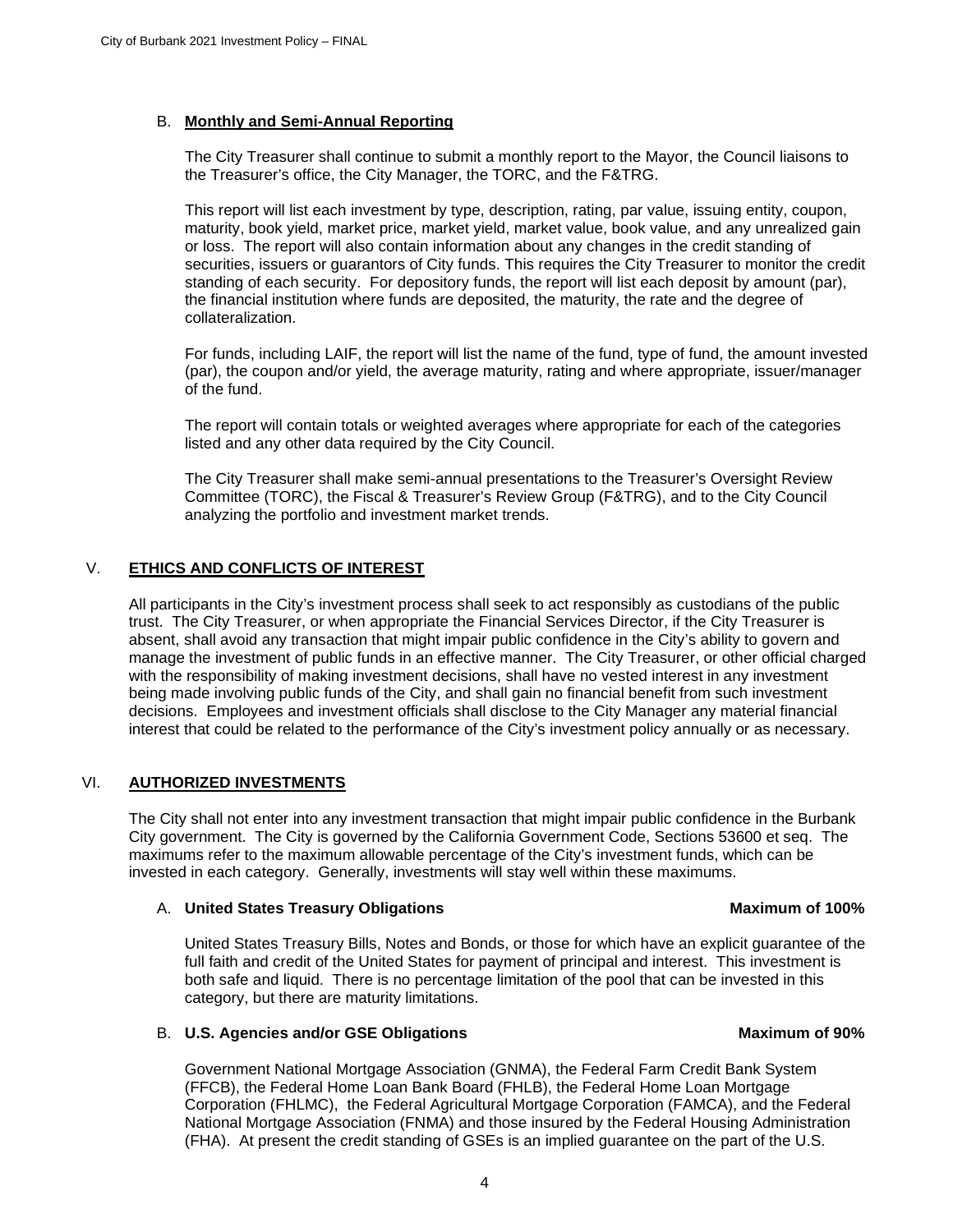Treasury. This guarantee is second only to the explicit guarantee of the U.S. Treasury. The "prudent investor" rule shall apply for a single agency name, as part of the overall diversification objective in management of City funds.

### C. **Non-negotiable Certificates of Deposit Maximum of 40%**

The City may invest in non-negotiable time deposits collateralized in accordance with the California Government Code, in those banks and savings institutions that meet the requirements for investment in certificates of deposit. All investments in time deposits must be properly collateralized in accordance with Section 53652 of the California Government Code. The City Treasurer will periodically monitor, on a discretionary yet diligent basis, the operating performance of all financial institutions holding City time deposits, to ensure compliance to collateralization requirements.

### D. **Negotiable Certificates of Deposit Maximum of 30%**

The City may invest in negotiable certificates of deposit issued by a nationally or state-chartered bank, a savings association or a federal association (as defined by Section 5202 of the California Financial Code), a state or federal credit union, or by a federally licensed or state licensed branch of a foreign bank. All certificates of deposit must be properly collateralized in accordance with Section 53652 of the California Government Code or fully insured by the Federal Deposit Insurance Corporation (FDIC) or the National Credit Union Administration (NCUA). The Certificates of Deposit must comply with Government Code Section 53601(i). The City Treasurer will periodically monitor, on a discretionary yet diligent basis, the operating performance of all financial institutions that City funds are invested in.

### E. Placement Service Certificates of Deposit **Maximum of 30%**

The City may place monies on deposit with a nationally or state chartered commercial bank, savings bank, savings and loan association, or credit union in California to invest funds, in compliance with Section 53601.8 of the California Government Code, who then engages a private sector entity to help place its local agency deposits with select depository institutions. The full amount of each deposit placed, as well as the interest that accrues on each such deposit, shall at all times be insured by the FDIC or the NCUA.

### F. **Local Agency Investment Fund Maximum of \$75 million per account**

The City may invest in the Local Agency Investment Fund (LAIF) established by the State Treasurer for the benefit of local agencies up to the maximum permitted by State law.

### G. Medium-Term Notes **Maximum of 30%**

Medium-term notes with a maximum of five years maturity issued by corporations organized and operating within the United States or by depository institutions licensed by the United States or any state and operating within the United States. Notes eligible for investment shall be rated in a rating category of "A" or its equivalent or better by two of the three major nationally recognized rating services. No more than thirty percent of the pool may be invested in medium-term notes. No more than 5% of the pool may be invested in notes issued by one corporation. Purchases will not be allowed for those issuers who are currently under review by one of the major rating agencies for possible downgrade. Investments that are 144A shall not exceed 5% of the total portfolio.

### H. **Money Market and Money Market Mutual Funds Maximum of 20%**

The money market funds must have an average weighted maturity of ninety days or less, and abide by SEC (Securities & Exchange Commission) regulations; funds must receive the highest ranking by two of the three largest nationally recognized rating agencies OR retain an investment advisor registered or exempt from registration with the SEC with not less than least five years'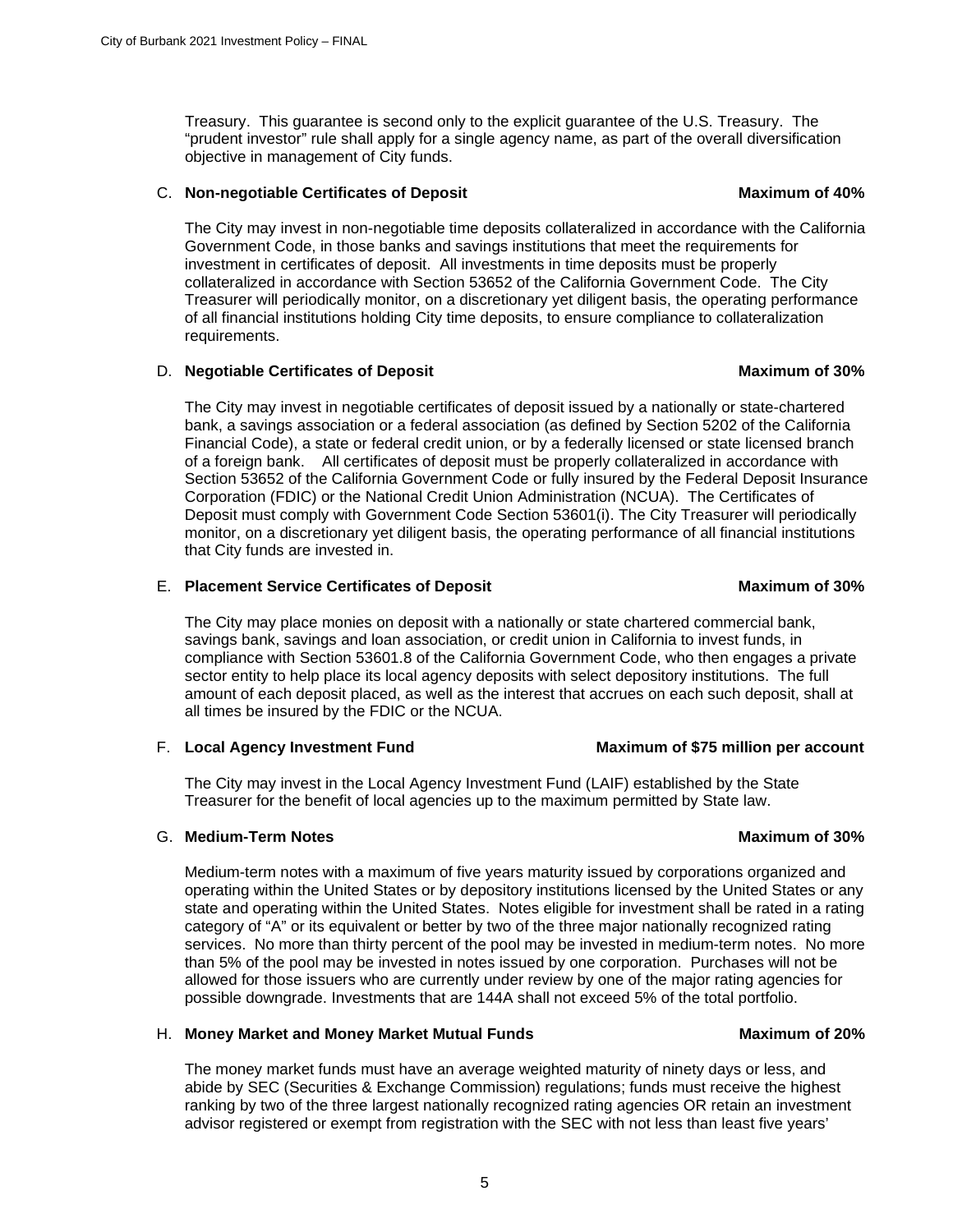experience managing money market funds in excess of \$500 million.

#### **I.** State and Local Agency Obligations Maximum of 30%

These bonds, notes, warrants or other evidences of indebtedness of any local agency within this state, including bonds payable solely out of the revenues from a revenue-producing property owned, controlled, or operated by the local agency or by a department, board, agency, or authority of the local agency rated "A" or better (or its equivalent). In addition, the Fund is further authorized to purchase bonds and notes of any of the other 49 United States that are rated "AA" or better (or its equivalent). These shall be limited to 60 months maximum maturity. . No more than 30% of the cost value of the portfolio at time of purchase is to be invested in municipal bonds. The total value invested in any one issuer shall not exceed 5% of the issuer's net worth. Purchases of bonds from local agencies or states on negative credit watch by a major rating agency shall be prohibited.

#### J. **Commercial Paper Maximum of 25%**

Eligible commercial paper shall be of "prime" quality of the highest ranking or the highest letter and number rating as provided by a Nationally Recognized Statistical Rating Organization, shall not exceed 270 days maturity and shall not exceed 25% of the portfolio. No more than 5% of the total assets of the portfolio may be invested in any one issuer's commercial paper.

#### **K.** Repurchase Agreements **Maximum of 25%** and the Maximum of 25%

The City may invest in repurchase agreements with banks and primary dealers with whom the City has entered into a master repurchase agreement that specifies terms and conditions of repurchase agreements. No more than 25% of the cost value of the portfolio may be invested in repurchase agreements at any time. The maturity of repurchase agreements shall not exceed 90 days.

The cost value of securities used as collateral for repurchase agreements shall be monitored daily by the Treasurer and will not be allowed to fall below the margin ratios specified in Section IX of this Policy.

#### **L. Supranational Obligations Maximum of 15%**

Supranational obligations are defined as United States dollar denominated senior unsecured, unsubordinated obligations issued or unconditionally guaranteed by the International Bank for Reconstruction and Development (IBRD), International Finance Corporation (IFC), or Inter-American Development Bank (IADB), with a maximum remaining maturity of five years or less, and eligible for purchase and sale within the United States. Investments under this subdivision shall be rated "AA" or better by at least two Nationally Recognized Statistical Rating Organizations. There is a 15% limit on the percentage of the portfolio that can be invested in this category.

#### **Summary of Maximum Percentage Limitations of Investments by Investment Type**

The following summary of maximum percentage limits, by instrument, is established for the City's total pooled funds portfolio:

| <b>Investment Type</b>                     | Percentage               |
|--------------------------------------------|--------------------------|
| U.S. Treasury Bills, Notes and Bonds       | 0 to 100%                |
| U.S. Government Agency Obligations         | 0 to 90%                 |
| Non-negotiable Certificates of Deposit     | 0 to 40%                 |
| <b>Negotiable Certificates of Deposit</b>  | 0 to 30%                 |
| Placement Service Certificates of Deposit  | 0 to 30%                 |
| Local Agency Investment Fund               | \$75 million per account |
| <b>Medium-Term Notes</b>                   | 0 to 30%                 |
| Money Market and Money Market Mutual Funds | 0 to 20%                 |
| State and Local Agency Obligations         | 0 to 30%                 |
| <b>Commercial Paper</b>                    | 0 to 25%                 |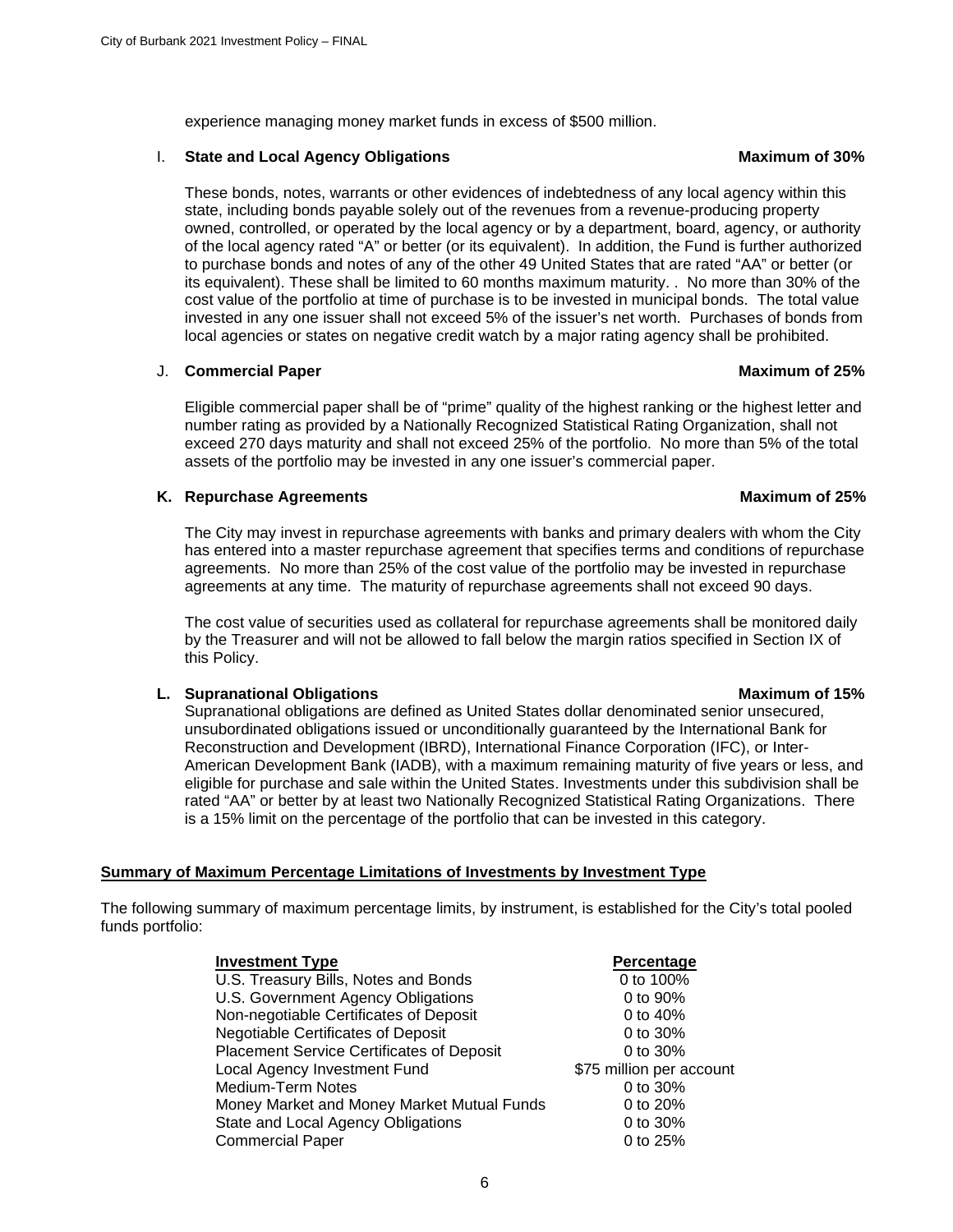| Repurchase Agreements     | 0 to 25% |
|---------------------------|----------|
| Supranational Obligations | 0 to 15% |

#### **"Accredited Investor" and "Qualified Institutional Buyer" Status**

The City of Burbank is considered an "accredited investor" and "qualified institutional buyer" under the Securities and Exchange Commission's (SEC) adopted amendments to its rules and in Rule 144A under the Securities Act of 1933.

#### **Legislative Changes**

Any State of California legislative action, that further restricts allowable maturities, investment type or percentage allocations, will be incorporated into the Investment Policy and supersede any and all previous applicable language (see Exhibit B, State of California Statutes applicable to Municipal Investments).

#### <span id="page-8-0"></span>VII. **UNAUTHORIZED INVESTMENTS**

#### **Ineligible Investments Prohibited**

Ineligible Investments include securities not listed above, as well as inverse floaters, range notes, interest only strips derived from a pool of mortgages (collateralized mortgage obligations), and any security that could result in zero interest accrual if held to maturity, as specified in Section 53601.6.

#### <span id="page-8-1"></span>VIII. **INVESTMENT POOLS/MUTUAL FUNDS**

A thorough investigation of any government sponsored pool and/or mutual fund is required prior to investing and on a continual basis. There shall be a questionnaire completed which will provide the following information:

- A. A description of eligible investment securities, and a written statement of investment policy and objectives.
- B. A description of how interest is calculated and distributed, and how gains and losses are treated.
- C. A description of how the securities are safeguarded (including the settlement processes), and how often the securities are priced and the program audited.
- D. A description of who may invest in the program, how often, and what size of deposits and withdrawals are allowed.

#### <span id="page-8-2"></span>IX. **COLLATERALIZATION**

Collateral for Non-negotiable Certificates of Deposit and Negotiable Certificates of Deposit must comply with California Government Code Section 53652. In addition, if the Certificate of Deposit is not FDIC or NCUA insured or goes over the FDIC/NCUA \$250,000 limit, collateral is required equal to 110 percent of principal. Collateral for Repurchase Agreements shall be 102 percent of market value of principal and accrued interest. Collateral can be either U.S. Treasury securities or Federal Agency securities. This will provide an additional level of security due to inevitable changes in market conditions.

Section 53649 of the California Government Code specifies that the City Treasurer is responsible for entering into deposit contracts with each depository. Investments held with Third Parties holding collateral for the investment shall be properly collateralized in accordance with collateralization requirements of the California Government Code.

#### X. **QUALIFIED DEALERS AND INSTITUTIONS**

The City shall transact business with nationally or state chartered banks, federal or state savings and loan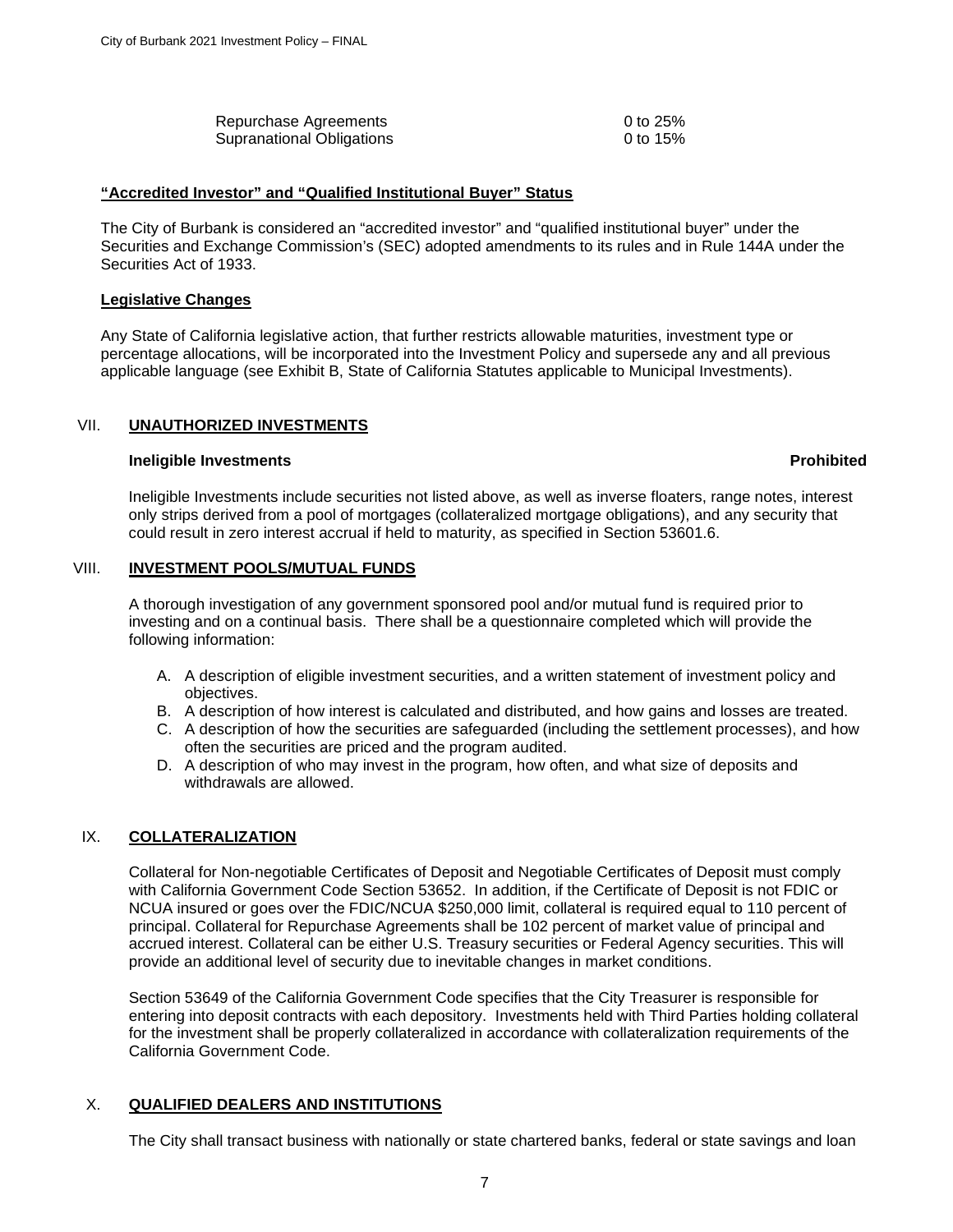institutions, registered primary investment securities dealers and qualified regional dealers. The purchase by the City of any investment other than those purchased directly from the issuer, shall be purchased either from an institution licensed by the State as a broker-dealer, as defined in Section 25004 of the Corporations Code, who is a member of the National Association of Securities Dealers, or a member of a Federally regulated securities exchange, a National or State-Chartered Bank, a Federal or State Association (as defined by Section 5102 of the Financial Code), or a brokerage firm designated as a Primary Government Dealer by the Federal Reserve Bank.

To continue to maintain regional broker/dealers with quality services, expertise, and credit worthiness, the Treasurer may, on a selective basis, have both primary dealers and "qualified regional" dealers.

A "qualified regional" dealer must demonstrate the following requirements:

- The "qualified regional" firm must be able to demonstrate their services and/or expertise are not currently being provided by a primary broker/dealer and will specifically and immediately benefit the City.
- In addition to qualifying under the Securities and Exchange Commission Rule 15C3-1, (uniform net capital rule), the regional dealer does not self-clear securities. The clearinghouse through which all transactions are cleared and settled has a minimum investment grade rating of A or better by S&P or Moody.
- The representatives chosen to work with the Treasurer are institutional brokers familiar with and experienced in the specific needs of California public funds. "Familiar" implies an institutional broker who spends the majority of their time and effort working with public funds.

All institutions which the City Treasurer wishes to do business with shall be investigated to determine if they are adequately capitalized, have pending legal action against the firm or the individual broker, make markets in the securities appropriate to the City's needs, and agree to abide by the conditions set forth in the City of Burbank's Investment Policy.

The City Treasurer shall annually send a copy of the current Investment Policy to all broker/dealers approved to do business with the City. Confirmation is required of broker dealers of receipt of this policy and shall be considered evidence that the dealer understands the City's investment policies and intends to sell the City only appropriate investments authorized by this investment policy.

To further ensure that investments are purchased only through well established, financially sound institutions, the City Treasurer shall maintain a list of financial institutions and brokers approved for the conduct of investment transactions. All financing institutions and brokers who desire to become qualified bidders for investment transactions will be given a copy of the City's Investment Policy, and in turn must supply the City Treasurer with the following:

- Current audited financial statements (within 120 days of Fiscal Year End)
- Current FINRA report for both the firm and broker(s)
- Depository contracts, as appropriate
- A copy of the latest FDIC call report or the latest FHLBB report, as appropriate
- Proof that commercial banks, savings banks, or savings and loan associations are state or federally chartered
- Proof that brokerage firms are members in good standing on a national securities exchange
- Certification of receipt and review of the City's Investment Policy and agreement to comply with the provisions outlined in the Investment Policy

Commercial banks, savings banks, and savings and loan associations must maintain a minimum net worth to asset ratio of three percent (total regulatory net worth divided by total assets), and must have had positive net earnings for the last reporting period.

A list of qualified brokers from which the City may purchase investments will be submitted annually by the City Treasurer for approval by the City Council as part of the annual review of investment strategy (see Exhibit C). In the event the Treasurer deems it necessary to add/modify a broker during the year between Investment Policy adoptions (for example, in the event an approved broker changes firms or the Treasurer finds it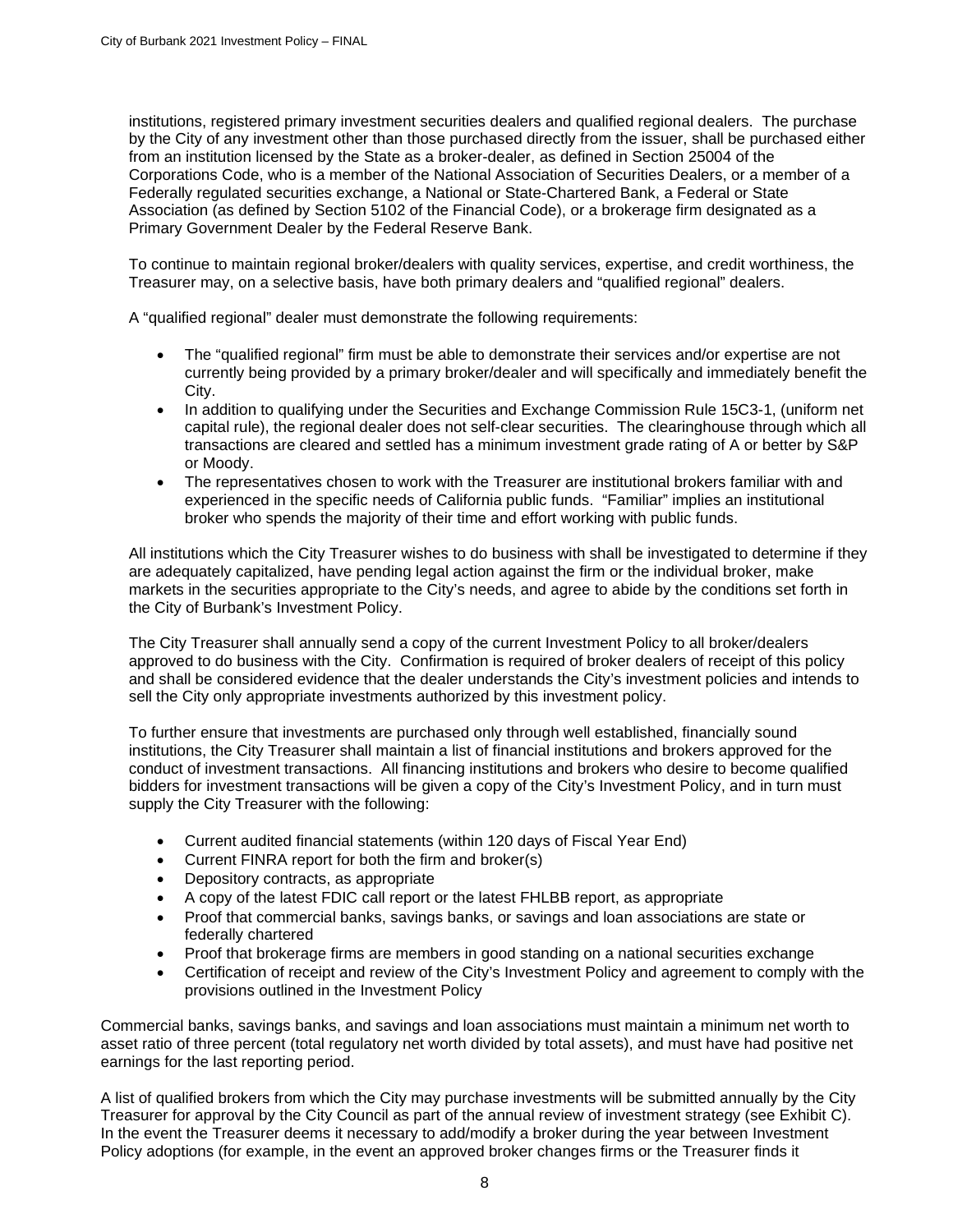beneficial to expand coverage without waiting until the following year's Investment Policy is adopted), the Treasurer may add/modify a broker by qualifying said broker and their firm by performing the required due diligence. Any mid-year broker changes would be communicated to the City Council for review prior to moving forward with opening the account; changes would be reflected in Exhibit C: List of Qualified Brokers from Which the City May Purchase Investments, of the next Investment Policy proposed/adopted.

#### <span id="page-10-0"></span>XI. **PORTFOLIO MANAGEMENT ACTIVITY**

The investment program shall seek to augment returns consistent with the intent of this policy, identified risk limitations and prudent investment principals. These objectives will be achieved by use of the following strategies.

**Active Portfolio Management** – Through active fund and cash flow management taking advantage of current economic and interest rate trends, the pool yield may be enhanced with limited and measurable increases in risk by extending the weighted maturity of the total pool.

**Portfolio Maturity Management** – When structuring the maturity composition of the pool, the City Treasurer shall evaluate current and expected interest rate yields and necessary cash flow requirements. It is recognized that in normal market conditions, longer maturities produce higher yields. However, the securities with longer maturities also experience greater price fluctuations when the level of interest rates change.

**Rebalancing** – From time to time, the City Treasurer may find it necessary to adjust the average maturity, or cash flow of the City's investment funds. To this end, transactions may be considered which entail the sale of securities and the purchase of others. These transactions will be accomplished with no increase in either credit or market risk factors of the sold/purchased securities. A transaction that improves current and future investment yield may be selected even if a transaction results in an accounting loss. Documentation for rebalancing transactions will be included in the City's investment file documents.

**Competitive Bidding** – To ensure that the purchase of City investments is obtained in the most cost effective and efficient manner, the City Treasurer will encourage competitive bidding for City investment transactions. On an annual basis, the City Treasurer will accept applications from qualified members of the investment broker-dealer community interested in bidding on City investment instruments. The City Treasurer shall establish, on an annual basis, a limited array of qualified broker-dealers to serve the City's investment opportunities. Selection criteria for inclusion on the City's annual list of broker-dealers will be based upon merit, expertise, and performance.

All investment transactions except "new issue securities" will be conducted on a competitive basis which can be executed through a bidding process involving at least three separate brokers/financial institutions or validated through the use of Bloomberg. A new issue security denotes a security that is originally brought to market.

Competitive bidding for security rebalancing transactions is also suggested; however, it is understood that certain time constraints and broker inventory limitations exist which would not accommodate the competitive bidding process. If a time or inventory constraining condition exists, the pricing of the swap should be verified to current market conditions and documented for auditing purposes.

The City Treasurer shall maintain an Investment Procedures Manual to ensure the accurate and timely processing, clearance, and settlement of all City Investments. This manual provides current details with respect to operational procedures associated with the placement and clearance of all City Investments. To ensure the accuracy and timeliness of this Investment Procedures Manual, the manual will be reviewed on an annual basis by the City's independent auditors.

#### **Credit Downgrade Provision**

In the event any investment, including GSE issues, is placed on negative watch for a possible downgrade and/or downgraded, the City Treasurer shall immediately review the security(s) in question. The review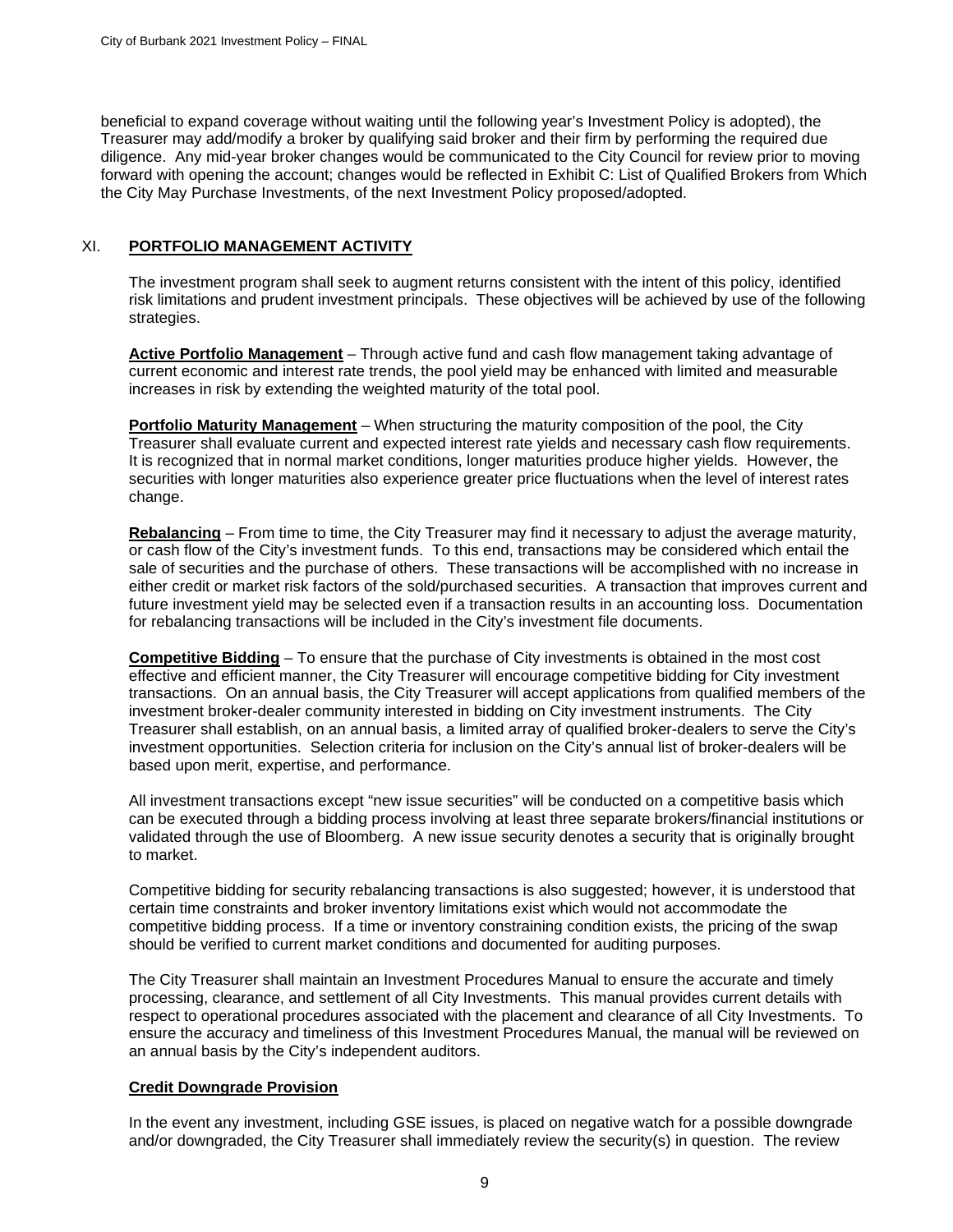shall consider whether a sale should take place based on such factors as expected rating, time to maturity, potential loss of principal, and the possible gain or loss should a sale take place, as well as the impact on the overall performance of the City's invested funds. Information regarding rating changes with respect to any investment, including placement on negative outlook, negative watch and/or downgrade, will be included in the Treasurer's Monthly Report.

#### <span id="page-11-0"></span>XII. **SAFEKEEPING OF SECURITIES**

To protect against fraud, embezzlement, or potential losses caused by collapse of individual securities dealers, all securities owned by the City shall be held in safekeeping by a third party bank trust department, acting as agent for the City under the terms of a custody agreement or professional services agreement (repurchase agreement collateral). All trades executed by a dealer will settle delivery vs. payment (DVP) through the City's safekeeping agent.

Upon purchase, sale, or maturity of investment securities, standing settlement instructions are provided to the servicing banks and broker/dealers involved in the transactions. Adherence to these standing settlement instructions ensures accurate and timely settlement of investment security transactions. Standing settlement instructions are restricted in nature, ensuring investment settlements are with established institutions.

### <span id="page-11-1"></span>XIII. **INVESTMENT CONTROLS**

The City Treasurer will maintain a system of internal investment controls and segregations of responsibilities of investment functions in order to assure an adequate system of internal control over the investment function. Investment controls shall include the establishment of an annual process of independent review of investment transactions by an external auditor. This review will provide internal control by assuring compliance with investment policies and procedures, the results of which will be presented to the City Council at a regularly scheduled Council meeting.

### <span id="page-11-2"></span>XIV. **DELEGATION OF AUTHORITY**

The Charter of the City of Burbank and the authority granted by the City Council assign the responsibility of investing unexpended cash to the City Treasurer. In the absence of the City Treasurer, the authority to execute investment transactions will be restricted to the Financial Services Director, after notification to the City Council.

#### <span id="page-11-3"></span>XV. **POLICY REVIEW**

This Investment Policy shall be reviewed annually by the Treasurer's Oversight Review Committee (TORC) and the Fiscal & Treasurer's Review Group (F&TRG) to ensure its consistency with the overall objectives of preservation of PRINCIPAL, LIQUIDITY AND YIELD, its relevance to current financial and economic trends, and ability to meet the cash flow operational needs of the City. As part of the City Council's annual review of the City's Statement of Investment Policy, and in accordance with the requirements of the California Government Code, the City Council will adopt the City's Statement of Investment Policy, inclusive of amendments, on an annual basis.

#### <span id="page-11-4"></span>XVI. **INDEMNIFICATION OF INVESTMENT OFFICIALS**

Any investment officer exercising his or her assigned authority with due diligence and prudence, and in accordance with the City's Investment Policy, will not be held personally liable for any individual investment losses or for total portfolio losses.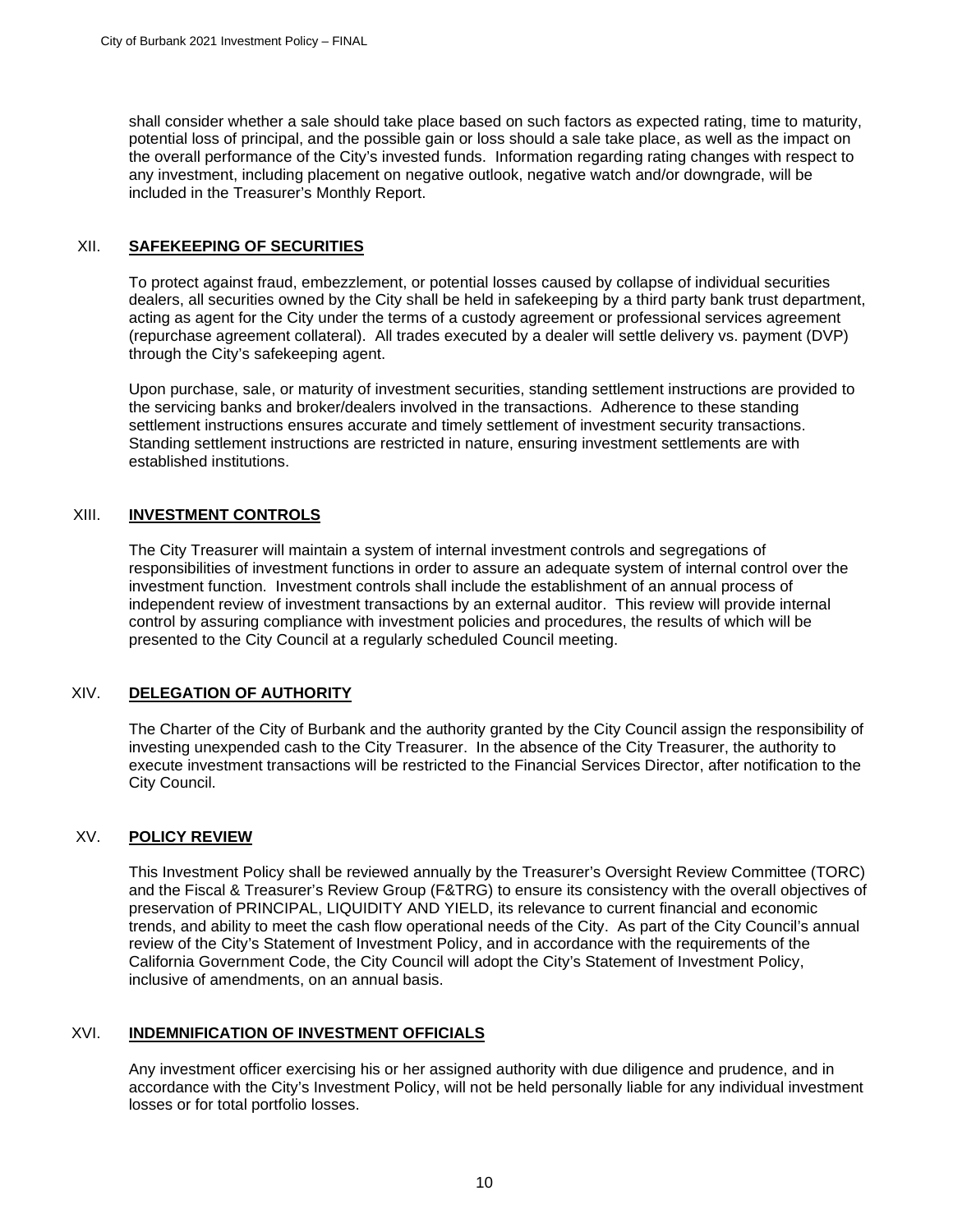#### <span id="page-12-0"></span>XVII. **ENVIRONMENTAL, SOCIAL, AND GOVERNANCE (ESG) RESPONSIBILITIES**

The City of Burbank recognizes its responsibility to positively impact society and that its portfolio is ultimately tied to the long-term sustainability of corporations and entities in which the City invests. While Safety, Liquidity, and Yield remain the City's primary investment objectives, all else being equal and acting under statutory investment limitations, the City affirms its commitment to the consideration of ESG criteria in evaluating securities.

While the City's portfolio is not formally classified as an ESG portfolio, the City encourages investments in entities that support the betterment of communities, while still fulfilling its fiduciary responsibilities under the prudent investor standard. Examples of considerations are as follows.

- 1. Encourage investments in entities that promote environmental stewardship, taking into account climate change, carbon emissions, pollution, biodiversity, deforestation, and food and water waste
- 2. Encourage investments in entities that value health and safety, including clean air and water, nutrition and human health, and protections for life, resources, and property
- 3. Encourage investments in entities that support fairness and treating people equally without discrimination related to sex, race, age, disability, color, religion, veteran status, genetic information, and other protected classes
- 4. Encourage investments in entities that provide customer satisfaction through high quality products, excellent service, value for money, and community relations initiatives
- 5. Encourage investments in entities that uphold good governance and respect for the law, through proper internal policies and controls, transparency, and protections for stakeholder rights
- 6. Encourage impact investing in the Burbank community through local banks and credit unions that can provide funds to homeowners and small businesses
- 7. No investments are to be made in bonds issued by foreign countries or foreign corporations that support terrorism and genocide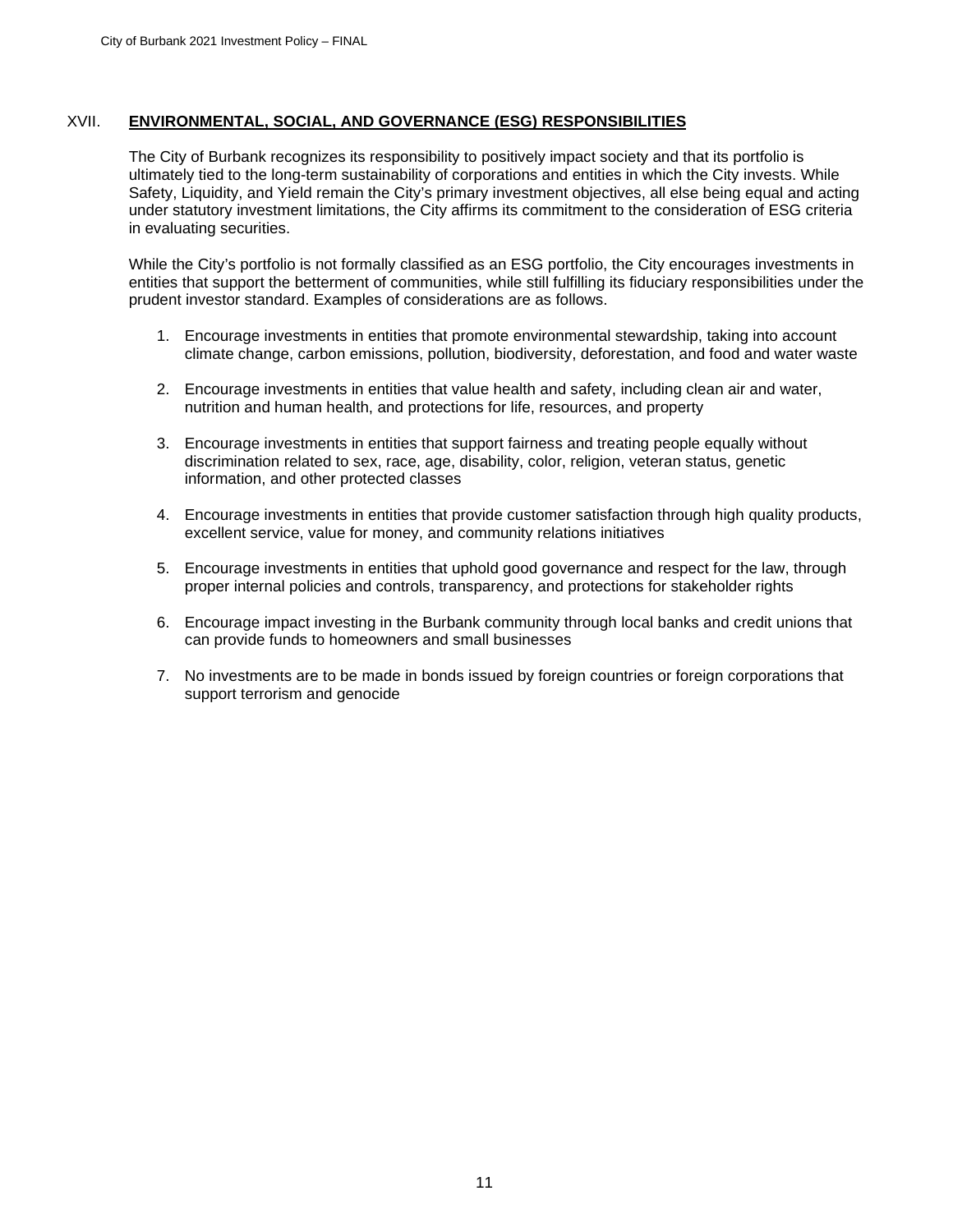#### **CITY OF BURBANK**

#### **Glossary of Investment Policy Terms**

<span id="page-13-0"></span>**Accredited Investor:** Under the SEC amendments, this refers to any entity, including Indian tribes, governmental bodies, funds, and entities organized under the laws of foreign countries, that own "investments," as defined in Rule 2a51-1(b) under the Investment Company Act, in excess of \$5 million and that was not formed for the specific purpose of investing in the securities offered.

**Accrued Interest:** Interest earned but not yet received.

**Active Deposits:** Funds which are immediately required for disbursement.

**Agencies:** Agencies of the Federal government set up to supply credit to various classes of institutions (EG S&Ls, small business firms, students, farmers, housing agencies, etc.). Examples include Federal Home Loan Mortgage Corporation (FHLMC), Federal National Mortgage Association (FNMA), Federal Home Loan Bank (FHLB) and Federal Farm Credit Bank (FFCB).

**Amortization:** An accounting practice of gradually decreasing (increasing) an asset's book value by spreading its depreciation (accretion) over a period of time.

**Asked Price:** The price a broker dealer offers to sell securities.

**Bankers' Acceptance (BA):** A draft or bill or exchange accepted by a bank or trust company. The accepting institution guarantees payment of the bill, as well as the issuer.

**Basis Point:** 1/100th of 1 percent of yield. If a yield increases from 8.25% to 8.50%, the difference is referred to as a 25 basis point increase.

**Bear Market:** A period of generally pessimistic attitudes and declining market prices.

**Bid Price:** The price a broker dealer offers to purchase securities.

**Bond:** A financial obligation for which the issuer promises to pay the bondholder a specified stream of future cash flows, including periodic interest payments and a principal repayment.

**Book Value:** The value at which a debt security is shown on the holder's balance sheet. Book value is acquisition cost less amortization of premium or accretion of discount.

**Broker or Municipal Securities Broker:** A Person or Firm which acts as an intermediary by purchasing and selling securities (in the case of a "municipal securities broker," municipal securities) for others rather than for its own account. For purposes of the Securities Exchange Act of 1934 the term does not include a dealer bank. The term is also colloquially used to refer to a municipal securities broker's broker.

**Broker/Dealer:** A general term for a securities firm which is engaged in both buying and selling securities on behalf of customers and also buying and selling on behalf of its own account. The term would not be used to refer to a dealer bank or a municipal securities broker's broker.

**Bull Market:** A period of generally optimistic attitudes and increasing market prices.

**Callables:** Securities that the issuer has the right to redeem prior to maturity.

**Certificate of Deposit:** A time deposit with a specific maturity evidenced by a Certificate. Largedenomination CDs are typically negotiable.

**Collateral:** Securities, evidence of deposit or pledges to secure repayment of a loan. Also refers to securities pledged by a bank to secure deposit of public monies.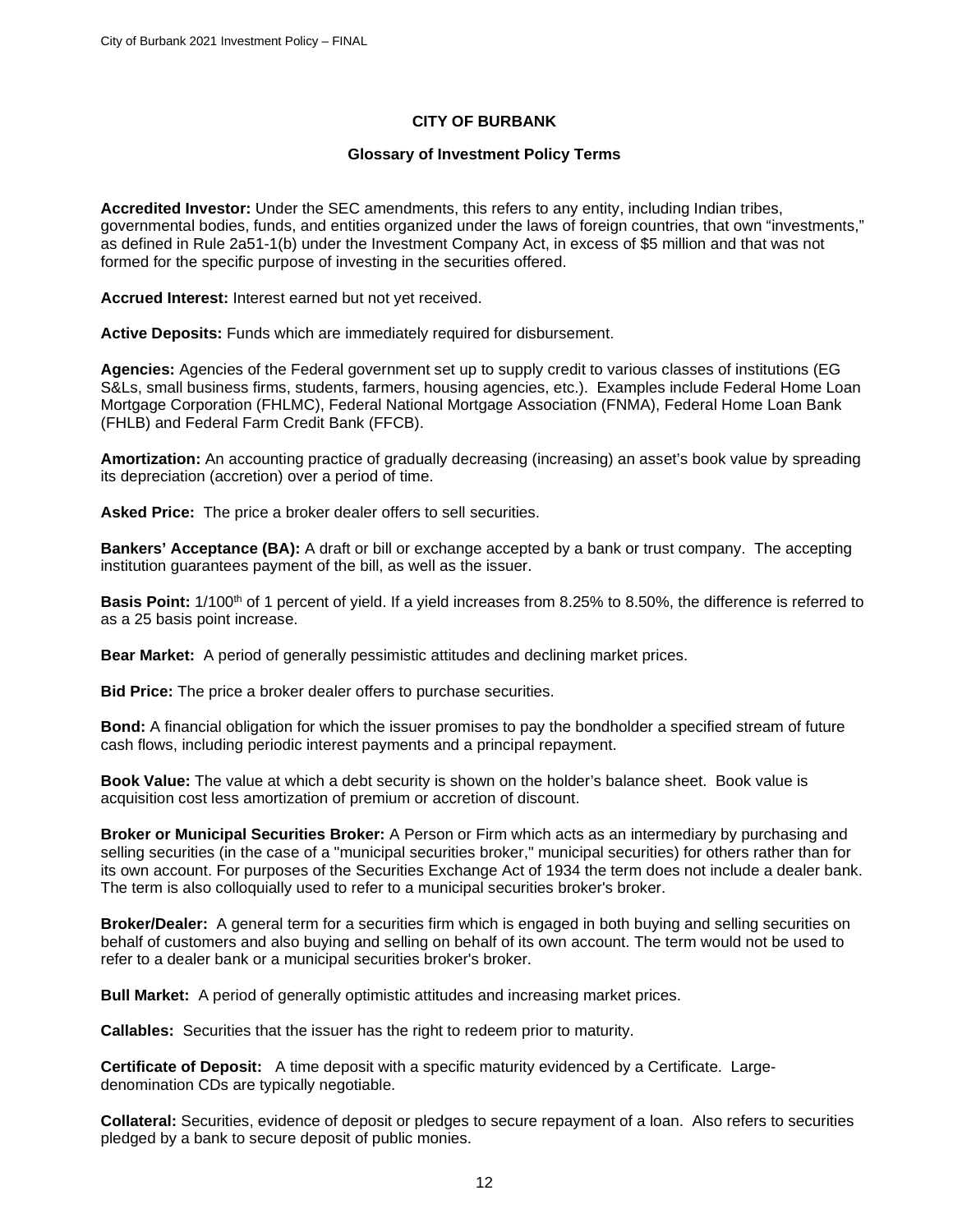**Comprehensive Annual Financial Report (CAFR):** The official annual financial report for the City. It includes combined statements and basic financial statements for each individual fund and account group prepared in conformity with Generally Accepted Accounting Principles (GAAP).

**Constant Maturity Treasury (CMT):** An average yield of a specific Treasury maturity sector for a specific time frame. This is a market index for reference of past direction of interest rates for the given Treasury maturity range.

**Coupon:** The annual rate of interest that a bond's issuer promises to pay the bond holder on the bond's face value.

**Credit Analysis:** A critical review and appraisal of the economic and financial conditions or of the ability to meet debt obligations.

**Credit Risk:** Default Risk. The risk that an investor will not receive scheduled principal or interest payment. "Safety of Principal is foremost objective of Investment Program.

**Current Yield:** The interest paid on an investment expressed as a percentage of the current price of the security.

**Delivery vs. Payment:** Delivery of securities with a simultaneous exchange of money.

**Demand Account:** An account with a commercial bank from which check withdrawals may be made at any time.

**Discount:** The amount by which the par value of a security exceeds the price paid for the security.

**Discount Security:** A security which can be purchased for less than the par value.

**Environmental, Social, and Governance (ESG):** Refers to a set of standards for a company's operations that socially conscious investors use to screen potential investments. Environmental criteria consider how a company performs as a steward of nature. Social criteria examine how it manages relationships with employees, suppliers, customers, and the communities where it operates. Governance deals with a company's leadership, executive pay, audits, internal controls, and shareholder rights.

**Federal Home Loan Banks (FHLB):** The institutions that regulate and lend to savings and loan associations. The Federal Home Loan Banks play a role analogous to that played by the Federal Reserve Banks vis-a-vis member commercial banks.

**Governmental Accounting Standards Board:** The independent organization that establishes and improves standards of accounting and financial reporting for U.S. state and local governments.

**Liquidity Risk:** The risk that funds will not be available for payments of liabilities without prematurely liquidating a security at a loss.

**Local Agency Investment Fund (LAIF):** The aggregate of all funds from political subdivisions that are placed in the custody of the State Treasurer for investment and reinvestment.

**Market Value:** The amount a seller may expect to obtain in the open market.

**Market Risk:** The risk that the change in value of a security or portfolio due to a change in the level of interest rates will significantly change the market value of the security or portfolio.

**Medium-Term Notes:** All corporate and depository institution debt securities with a maximum remaining maturity of five years or less, issued by corporations organized and operating within the U.S. or by depository institutions licensed by the U.S. or any state and operating within the U.S.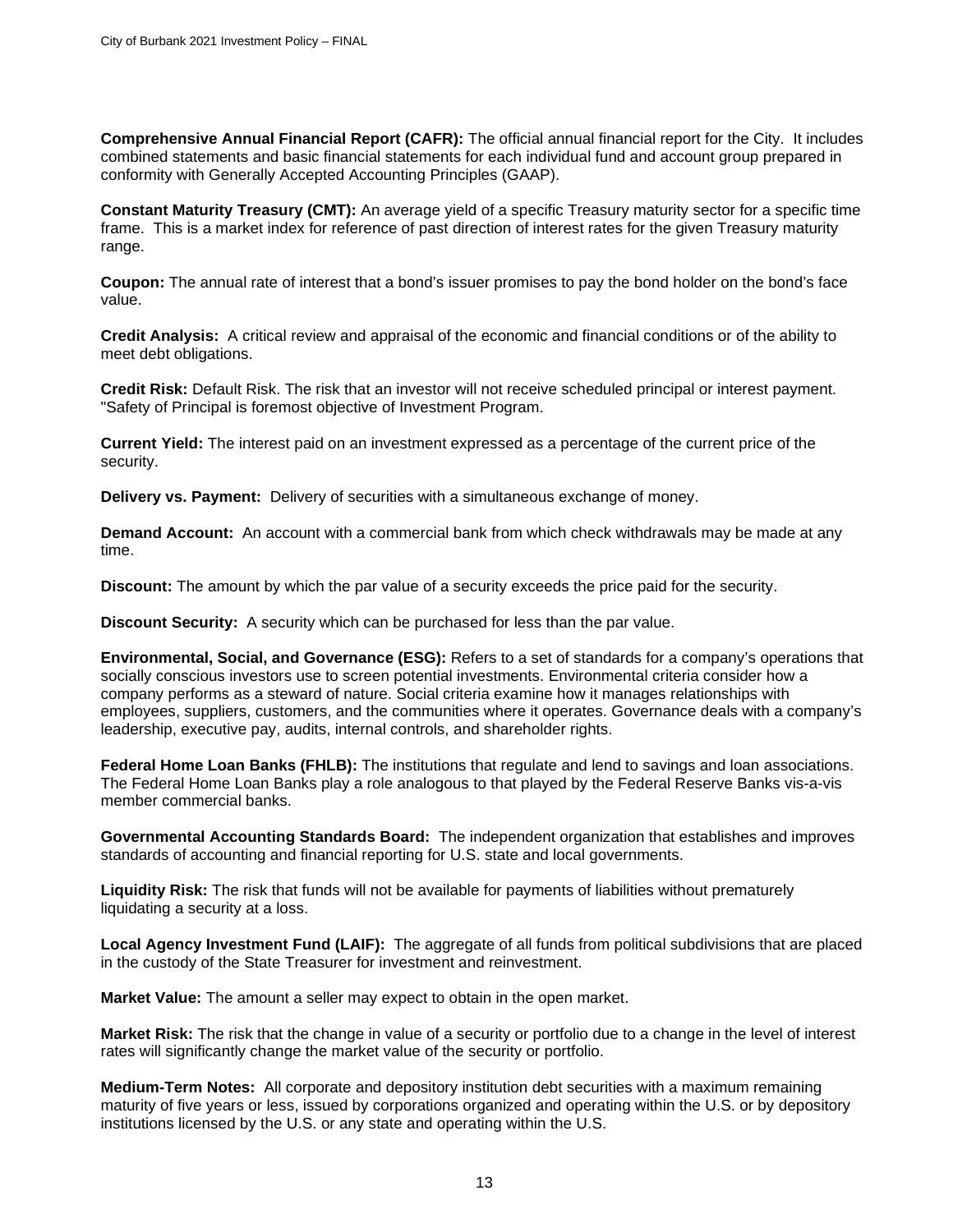**Money Market:** The market in which short-term debt instruments (bills, commercial paper, bankers' acceptances, etc.) are issued and traded.

**Nationally Recognized Statistical Rating Organization (NRSRO):** A rating organization designated by the SEC as being nationally recognized

**Offer:** The price asked by a seller of securities. (When you are buying securities, you ask for an offer.)

**Par:** 100% of face value of a security.

**Par Bond:** A bond selling at its face value.

**Placement Service Certificates of Deposit:** Deposits placed at a commercial bank, savings bank, savings and loan association, or credit union that uses a private sector entity that assists in the placement of deposits.

**Portfolio Duration:** Indicator of the effect of an interest rate change on a bond price. The longer the duration, the greater the expected change in a portfolio's value when interest rates change.

**Portfolio Yield:** The percentage of interest earned on a portfolio of securities.

**Premium:** The amount by which the price paid for a security exceeds the security's par value.

**Primary Dealer:** A group of government securities dealers that serve as trading counterparties of the New York Fed in its implementation of monetary policy. This role includes the obligations to: (i) participate consistently in open market operations to carry out U.S. monetary policy pursuant to the direction of the Federal Open Market Committee (FOMC); and (ii) provide the New York Fed's trading desk with market information and analysis helpful in the formulation and implementation of monetary policy. Primary dealers are also required to participate in all auctions of U.S. government debt and to make reasonable markets for the New York Fed when it transacts on behalf of its foreign official account-holders.

**Premium Security:** A security that can be purchased at a price in excess of the par value.

**Prudent Person Rule:** An investment standard. In some states the law requires that a fiduciary, such as a trustee, may invest money only in a list of securities selected by the custody state-- the so-called legal list. In other states the trustee may invest in a security if it is one which would be bought by a prudent person of discretion and intelligence who is seeking a reasonable income and preservation of capital.

**Qualified Institutional Buyer:** With the SEC's amendments of Rule 144A, this includes any institutional investors under the accredited investor definition that are not otherwise enumerated in the definition of "qualified institutional buyer," provided they satisfy the \$100 million threshold.

**Rebalancing:** The process of realigning the proportions of assets in a portfolio as needed.

**Reinvestment Risk:** The risk that a fixed-income investor will be unable to reinvest income proceeds from a security holding at the same rate of return currently generated by the holding.

**Repurchase Agreement (Repo):** A holder of securities sells these securities to an investor with an agreement to repurchase them at a fixed price on a fixed date. The security "buyer" in effect lends the "seller" money for the period of the agreement, and the terms of the agreement are structured to compensate them for this.

**Supranational Obligations (Supranationals)**: Development banks that share the same goal of providing an improved standard of living in their member countries, but each having different mandates. There are three banks (supranationals) in which California local agencies can invest in their debt obligations: the International Bank for Reconstruction and Development (IBRD), International Finance Corporation (IFC), and Inter-American Development Bank (IADB).

**Swap:** The sale of one issue and the simultaneous purchase of another for some perceived advantage.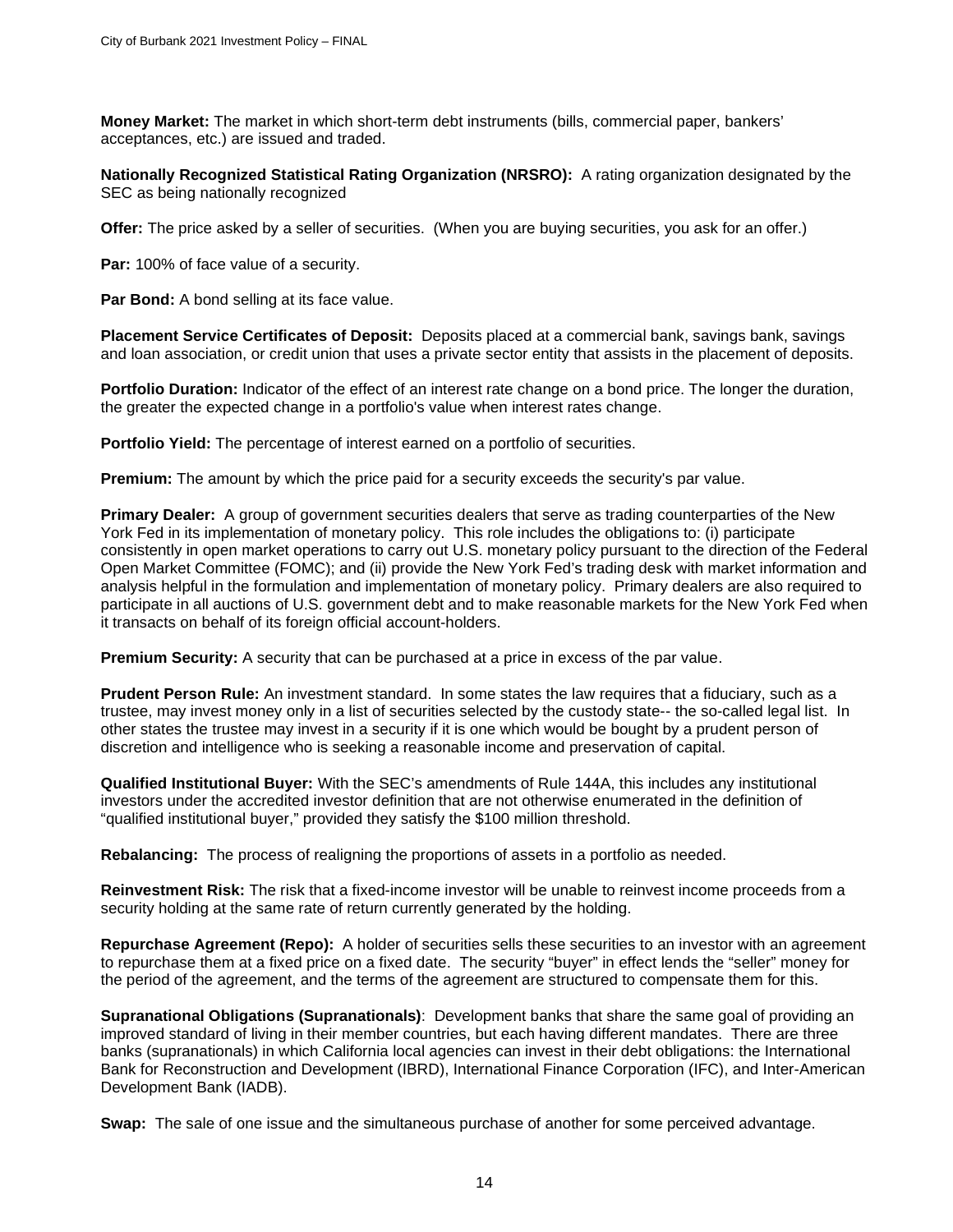**Treasury Bills:** U.S. Treasury Bills which are short-term, direct obligations of the U.S. Government issued with original maturities of 13 weeks, 26 weeks and 52 weeks; sold in minimum amounts of \$10,000 in multiples of \$5,000 above the minimum. Issued in book entry form only. T-bills are sold on a discount basis.

**Uniform Net Capital Rule:** Securities and Exchange Commission requirement that member firms as well as nonmember broker-dealers in securities maintain a minimum ratio of indebtedness to liquid capital of 15 to 1; also called *net capital rule* and *net capital ratio.* Indebtedness covers all money owed to a firm, including margin loans and commitments to purchase securities, one reason new public issues are spread among members of underwriting syndicates. Liquid capital includes cash and assets easily converted into cash.

**U.S. Government Agencies:** Instruments issued by various U.S. Government Agencies most of which are secured only by the credit worthiness of the particular agency.

**Yield:** The rate of annual income return on an investment, expressed as a percentage. It is obtained by dividing the current dollar income by the current market price of the security.

**Yield Curve:** The yield on bonds, notes or bills of the same type and credit risk at a specific date for maturities up to thirty years.

**Yield to Maturity:** The rate of income on an investment, minus any premium or plus any discount, with the adjustment spread over the period from the date of purchase to the date of maturity of the bond, expressed as a percentage.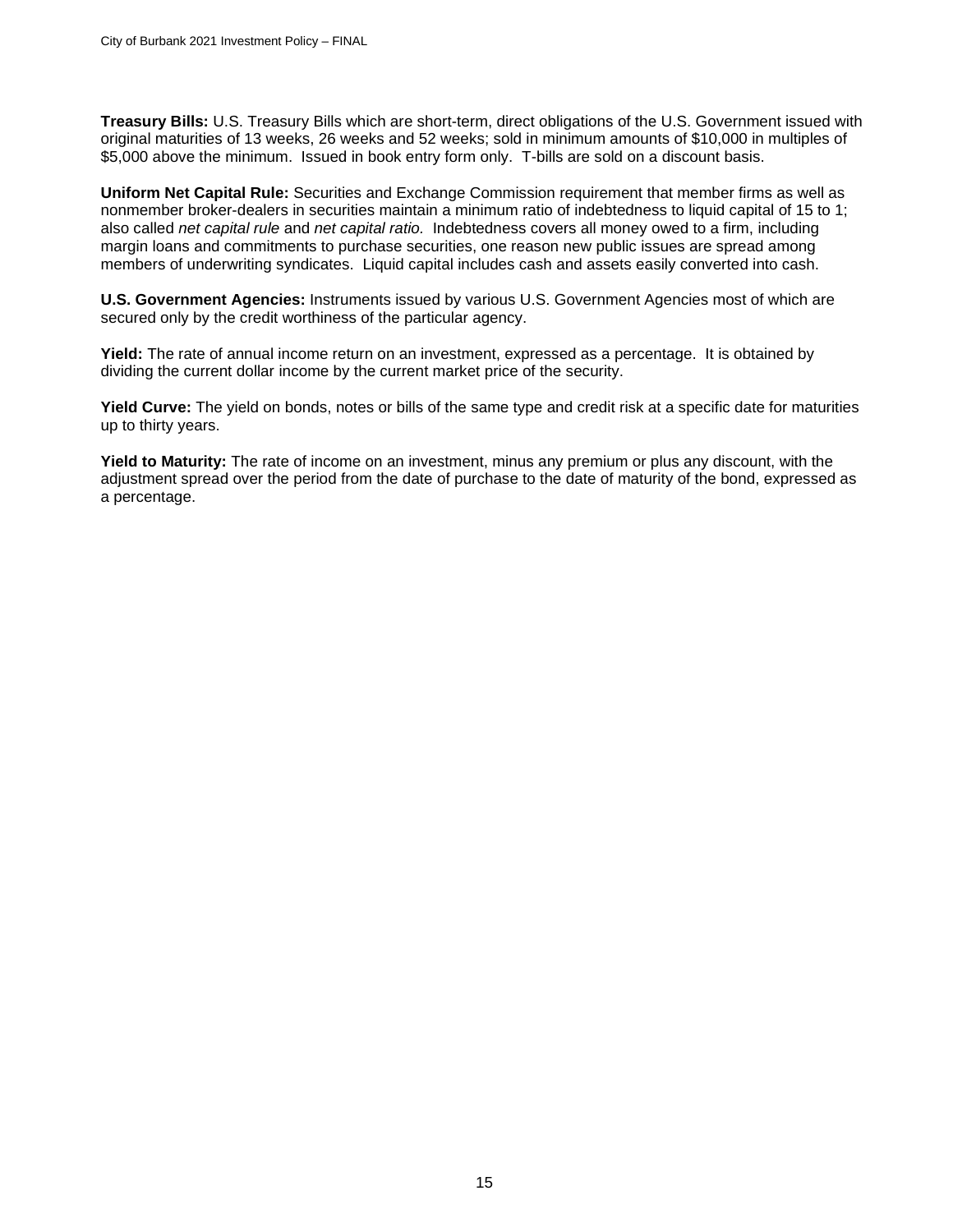#### CITY OF BURBANK INVESTMENT POLICY FOR 2021

### EXHIBIT A: LIQUIDITY

The liquidity needed monthly for 2021 is \$96 million.

<span id="page-17-0"></span>This has been calculated as 8 weeks of annual appropriations less purchased power (wholesale only):

| Annual Appropriations                  | \$670,103,817 |
|----------------------------------------|---------------|
| Less: Purchased Power (Wholesale Only) | (49,000,000)  |
| Net                                    | \$621,103,817 |

LIQUIDITY - 8 Weeks of Annual Appropriations less Purchased Power \$ 95,554,433

(Rounded up to \$96 million)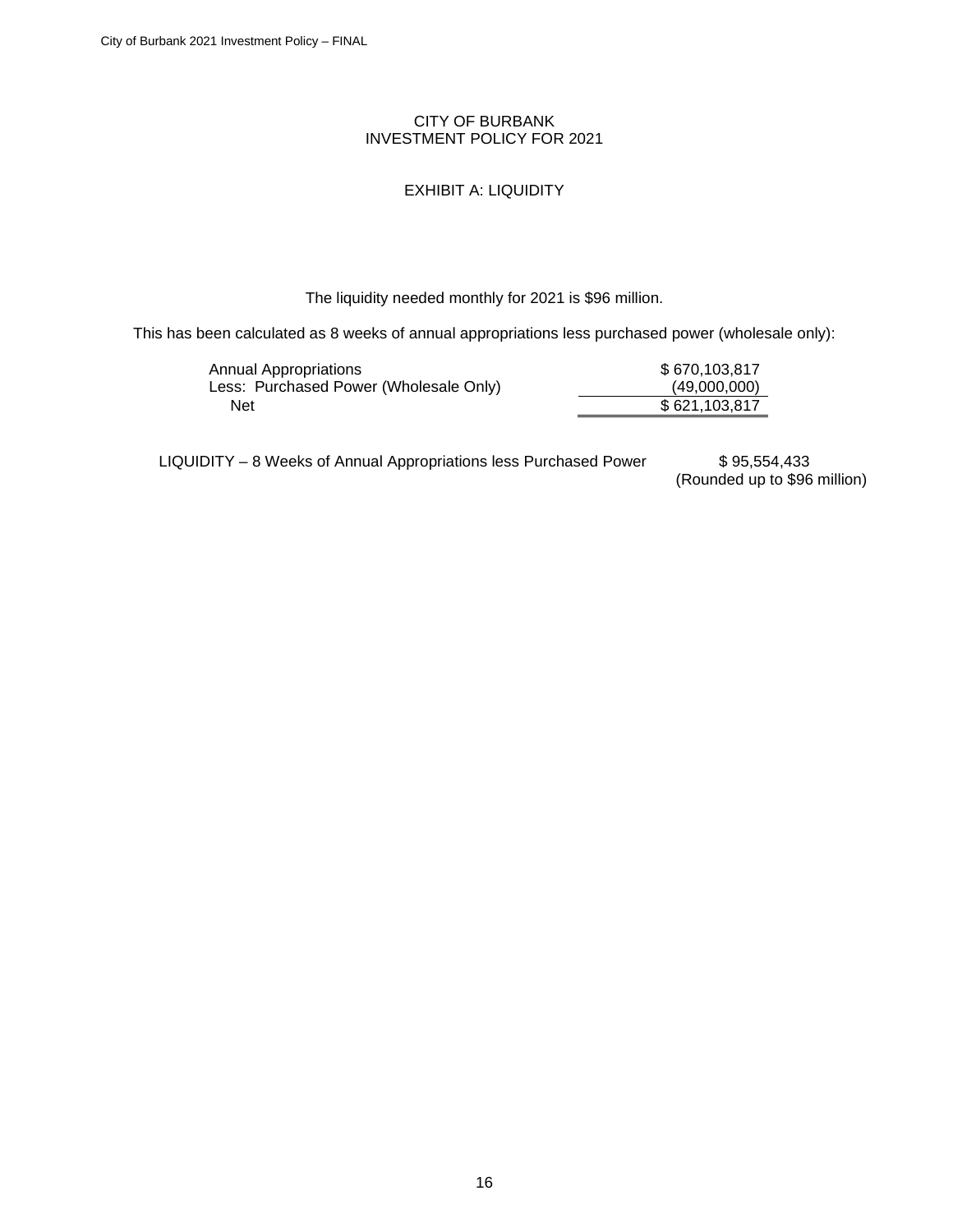#### CITY OF BURBANK INVESTMENT POLICY FOR 2021 EXHIBIT B: ALLOWABLE INVESTMENT INSTRUMENTS PER STATE GOVERNMENT CODE (AS OF JANUARY 1, 2021)<sup>[i](#page-19-1)</sup> APPLICABLE TO ALL LOCAL AGENCIES

| <b>Investment Type</b>                                                         | Maximum<br>Remaining<br><b>Maturity</b> <sup>ii</sup> | Maximum<br>Specified % of<br>Portfolio | <b>Minimum</b><br>Quality<br><b>Requirements</b>                   | Government<br><b>Code Sections</b> |
|--------------------------------------------------------------------------------|-------------------------------------------------------|----------------------------------------|--------------------------------------------------------------------|------------------------------------|
| Local Agency Bonds                                                             | 5 years                                               | None                                   | None                                                               | 53601(a)                           |
| U.S. Treasury Obligations                                                      | 5 years                                               | None                                   | None                                                               | 53601(b)                           |
| State Obligations - CA and Others                                              | 5 years                                               | None                                   | None                                                               | 53601(c)<br>53601(d)               |
| CA Local Agency Obligations                                                    | 5 years                                               | None                                   | None                                                               | 53601(e)                           |
| U.S. Agency Obligations                                                        | 5 years                                               | None                                   | None                                                               | 53601(f)                           |
| Commercial Paper - Non-Pooled Fundsiii<br>(under \$100,000,000 of investments) | 270 days                                              | 25% of the<br>agency's moneyiv         | Highest letter and number<br>rating by an NRSRO v                  | 53601(h)(2)(C)                     |
| Negotiable Certificates of Deposit                                             | 5 years                                               | 30% <sup>vi</sup>                      | None                                                               | 53601(i)                           |
| <b>Placement Service Certificates of Deposit</b>                               | 5 years                                               | 50% vii                                | None                                                               | 53601.8 and<br>53635.8             |
| Non-negotiable Certificates of Deposit                                         | 5 years                                               | None                                   | None                                                               | 53630 et seq.                      |
| Repurchase Agreements                                                          | 1 year                                                | None                                   | None                                                               | 53601(i)                           |
| Medium-Term Notesvill                                                          | 5 years                                               | 30%                                    | "A" rating category or its<br>equivalent or better                 | 53601(k)                           |
| Mutual Funds and Money Market Mutual<br>Funds                                  | N/A                                                   | $20\%$ <sup>ix</sup>                   | Multiple <sup>x xi</sup>                                           | 53601(I) and<br>53601.6(b)         |
| <b>Collateralized Bank Deposits</b>                                            | 5 years                                               | None                                   | None                                                               | 53630 et seq.<br>and 53601(n)      |
| Local Agency Investment Fund (LAIF)                                            | N/A                                                   | None                                   | None                                                               | 16429.1                            |
| <b>Supranational Obligations</b>                                               | 5 years                                               | 30%                                    | "AA" rating category or its<br>equivalent or better <sup>xii</sup> | 53601(q)                           |

<sup>i</sup> Sources: Sections 16340, 16429.1, 27133, 53601, 53601.6, 53601.8, 53630 et seq., 53635, 53635.8, and 57603

ii Section 53601 provides that the maximum term of any investment authorized under this section, unless otherwise stated, is five years. However, the legislative body may grant express authority to make investments either specifically or as a part of an investment program approved by the legislative body that exceeds this five-year remaining maturity limit. Such approval must be issued no less than three months prior to the purchase of any security exceeding the five-year maturity limit.

III Includes agencies defined as a city, a district, or other local agency that do not pool money in deposits or investment with other local agencies, other than local agencies that have the same governing body.

<sup>&</sup>lt;sup>iv</sup> Local agencies, other than counties or a city and county, may purchase no more than 10 percent of the outstanding commercial paper and medium-term notes of any single issuer.

<sup>v</sup> Issuing corporation must be organized and operating within the U.S., have assets in excess of \$500 million, and debt other than commercial paper must be in a rating category of "A" or its equivalent or higher by a nationally recognized statistical rating organization, or the issuing corporation must be organized within the U.S. as a special purpose corporation, trust, or LLC, have program wide credit enhancements, and have commercial paper that is rated "A-1" or higher, or the equivalent, by a nationally recognized statistical rating agency.

vi No more than 30 percent of the agency's money may be in negotiable certificates of deposit that are authorized under Section 53601(i)

vii No more than 50 percent of the agency's money may be invested in deposits, including certificates of deposit, through a placement service (excludes negotiable certificates of deposit authorized under Section 53601(i). On January 1, 2026, the maximum percentage of the portfolio reverts back to 30 percent. Investments made pursuant to 53635.8 remain subject to a maximum of 30 percent of the portfolio. <sup>4</sup>Medium-term notes" are defined in Section 53601 as "all corporate and depository institution debt securities with a maximum remaining maturity of five years or less, issued by corporations organized and operating within the United States or by depository institutions licensed by the United States or any state and operating within the United States."

<sup>&</sup>lt;sup>ix</sup> No more than 10 percent invested in any one mutual fund. This limitation does not apply to money market mutual funds.

<sup>x</sup> A mutual fund must receive the highest ranking by not less than two nationally recognized rating agencies or the fund must retain an investment advisor who is registered with the SEC (or exempt from registration), has assets under management in excess of \$500 million, and has at least five years' experience investing in instruments authorized by Sections 53601 and 53635.

xi A money market mutual fund must receive the highest ranking by not less than two nationally recognized statistical rating organizations or retain an investment advisor registered with the SEC or exempt from registration and who has not less than five years' experience investing in money market instruments with assets under management in excess of \$500 million.

xii Only those obligations issued or unconditionally guaranteed by the International Bank for Reconstruction and Development (IBRD), International Finance Corporation (IFC), and Inter-American Development Bank (IADB), with a maximum remaining maturity of five years or less.